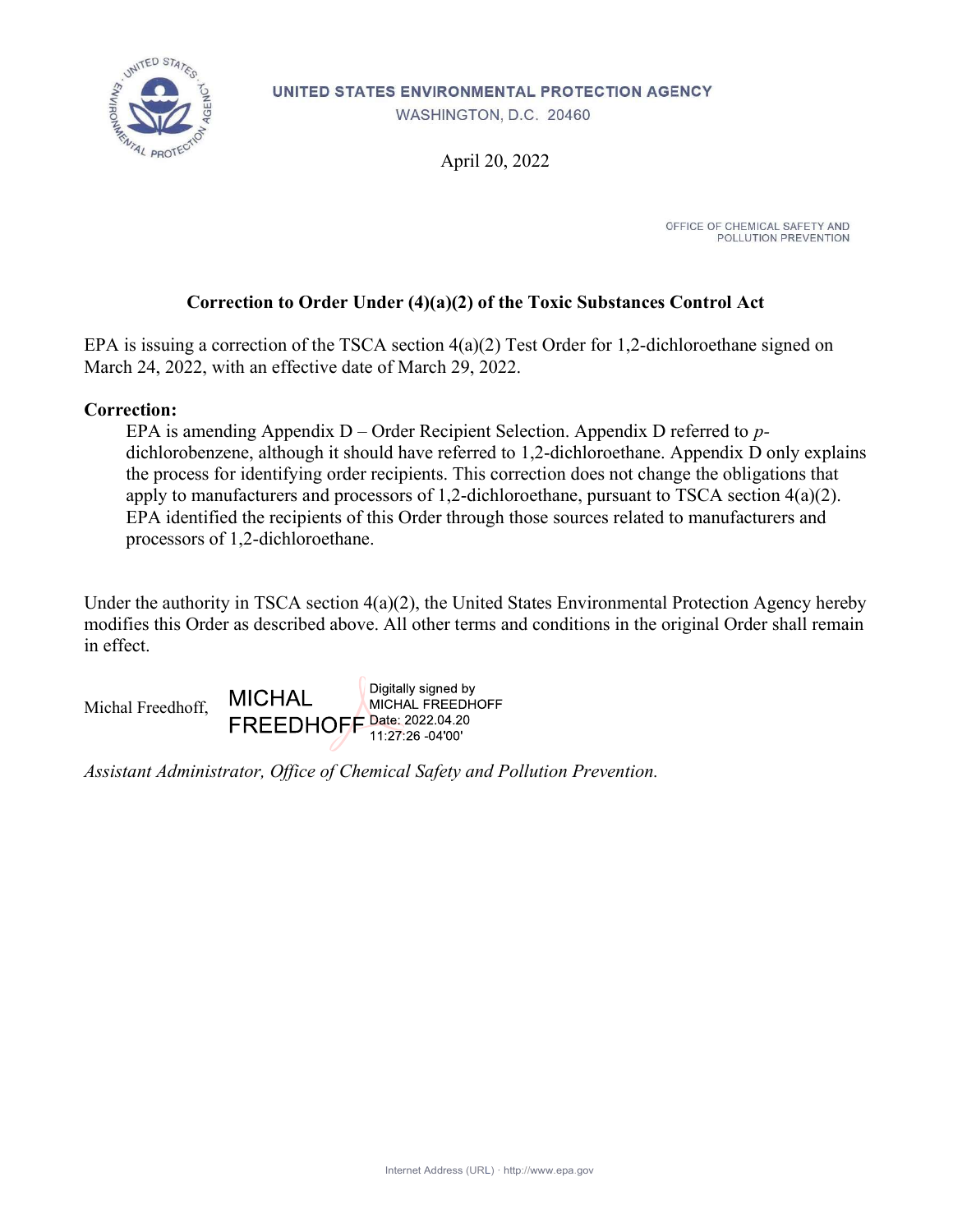

#### UNITED STATES ENVIRONMENTAL PROTECTION AGENCY WASHINGTON, D.C. 20460

March 24, 2022

# Order Under Section 4(a)(2) of the Toxic Substances Control Act

# Chemical Substance Subject to this Order:

Chemical Name: 1,2-Dichloroethane

Chemical Abstracts Service Registry Number (CASRN): 107-06-2

Docket Identification (ID) Number: EPA-HQ-OPPT-2018-0427<sup>1</sup>

#### Testing Required by this Order:

- 1. Environmental Hazard
	- Earthworm Reproduction Test (*Eisenia fetida/Eisenia andrei*)

#### Recipients of this Order:

Company Name: ARKEMA DELAWARE INC

Company Name: BAYER US HOLDING LP

Company Name: BUCKMAN LABORATORIES INC

Company Name: FORMOSA PLASTICS CORP USA

Company Name: LANXESS CORP

Company Name: NEWMARKET CORP

Company Name: OCCIDENTAL CHEMICAL HOLDING CORP

Company Name: OLIN CORP

Company Name: C-K TECH INC

Company Name: WESTLAKE CHEMICAL CORP

Dear Recipient:

This Order requires you and the other named manufacturer(s) and/or processor(s) of 1,2-dichloroethane (CASRN 107-06-2) to develop and submit certain information for 1,2-dichloroethane, or otherwise respond to the U.S. Environmental Protection Agency (referred to herein as "the EPA" or "the

<sup>&</sup>lt;sup>1</sup> To access the docket, go to https://www.regulations.gov.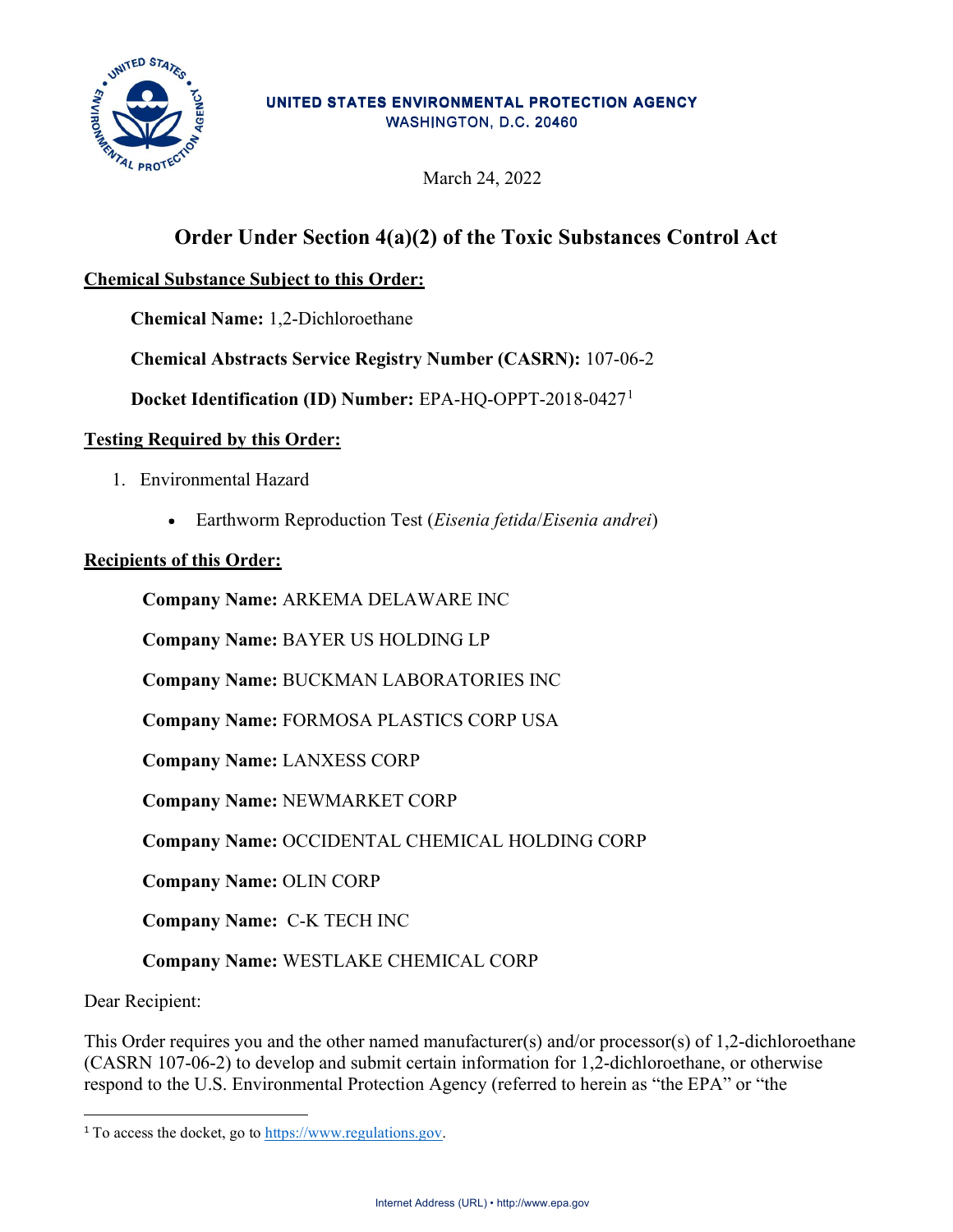Agency"). Failure to respond to this Order, or failure to otherwise comply with its requirements, is a violation of section 15 of the Toxic Substances Control Act (TSCA), 15 U.S.C. § 2614. Any person who violates TSCA shall be liable to the United States for penalties in accordance with TSCA section 16, 15 U.S.C. § 2615.

This Order is effective 5 calendar days after its date of signature by the EPA. The timeframes and options for responding are described in Unit IV (Response Options). Please note that the email transmitting this Order to you will provide the calendar date for the response deadlines as defined in Unit III (Deadlines for Responding to this Order). A subsequent email will provide a company specific Order number for you to use in responses and communications about this Order.

This Order is organized as follows:

| VI. Requirements of Response Option 1: Develop the Information Required by this Order 14 |  |
|------------------------------------------------------------------------------------------|--|
|                                                                                          |  |
|                                                                                          |  |
|                                                                                          |  |
|                                                                                          |  |
|                                                                                          |  |
|                                                                                          |  |
|                                                                                          |  |
|                                                                                          |  |
|                                                                                          |  |
|                                                                                          |  |
| Appendix C - How to Access the CDX Application and Recordkeeping Requirements  25        |  |
|                                                                                          |  |
|                                                                                          |  |
| <b>I. PURPOSE AND AUTHORITY</b>                                                          |  |

# A. OVERVIEW

This Order is being issued under the authority of the Toxic Substances Control Act (TSCA), 15 U.S.C. § 2601 et seq. TSCA section 4 authorizes the EPA to require the development of necessary information related to chemical substances and mixtures.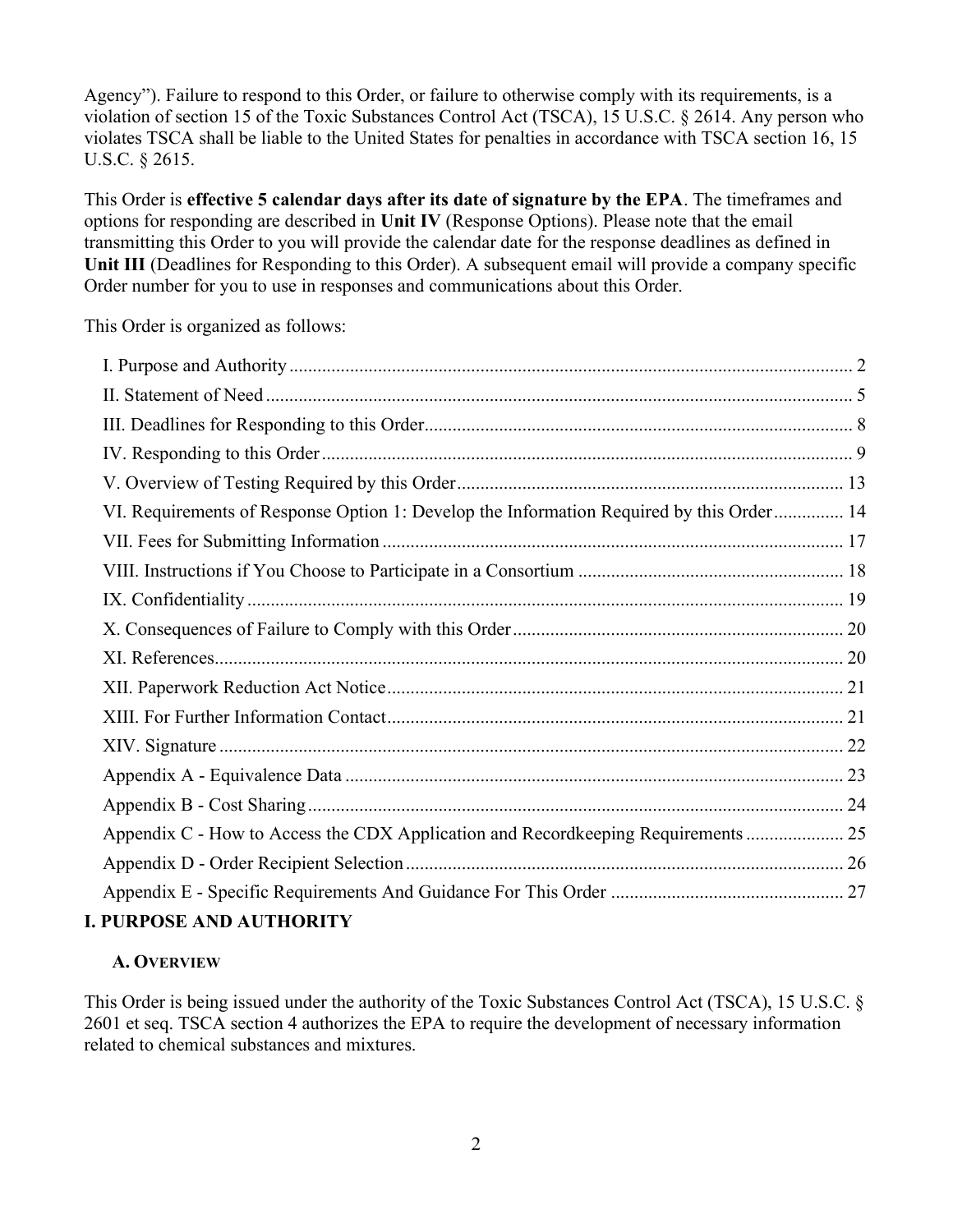This Order requires the identified recipients to develop and submit new information on 1,2 dichloroethane (CASRN 107-06-2) that is necessary for the EPA to perform a risk evaluation under TSCA section 6(b).

Information on testing requirements is provided in Appendix E. The EPA encourages the formation of industry consortia to jointly conduct testing between the recipients of this Order. See Unit VIII for more information on this topic.

The Order provides four response options, listed below. More information on each of these options is provided in Unit IV. Timeframes for these options is provided in Unit III. Note that the deadline to identify as a manufacturer, processor, or both is 30 calendar days of the effective date of this Order. This step is necessary for purposes of this Order to ensure that your company can appropriately access the CDX application used for responding to section 4 orders.

#### Option 1: Develop the Information

Use this option to develop information in response to all of the requirements of this Order that apply to you, or use this option in conjunction with other response options identified in this section as appropriate.

Manufacturers who are required to test a chemical substance or mixture pursuant to a TSCA section 4 order are also required to pay a fee (see Unit VII).

#### Option 2: Submit Existing Information

Use this option to submit an existing study and/or other scientifically relevant information that you believe the EPA has not considered, along with supporting rationale that explains how the submittal(s) meets part or all of the information described as necessary in Unit II. If the Agency determines that the submitted information satisfies one or more data needs identified by this Order, the Agency will extinguish any associated test requirement(s).

#### Option 3: Request an Exemption

Use this option to request an exemption from a testing requirement of this Order. The EPA will grant an exemption if:

- 1. Information on the subject chemical or an equivalent chemical has been submitted in accordance with a rule, order, or consent agreement under TSCA section 4(a), or is being developed in accordance with such a rule, order (including this Order), or consent agreement; and
- 2. Submission of information by the exemption applicant would be duplicative of information which has been submitted or is being developed in accordance with such rule, order (including this Order), or consent agreement.

#### Option 4: Claim that You Are Not Subject to this Order

Use this option to claim that you are not subject to this Order. You may claim that you are not subject to this Order if all of the following are true:

- 1. You do not currently manufacture or process the chemical(s) identified by this Order;
- 2. You do not intend to manufacture or process the chemical(s) within the period of testing provided by this Order; and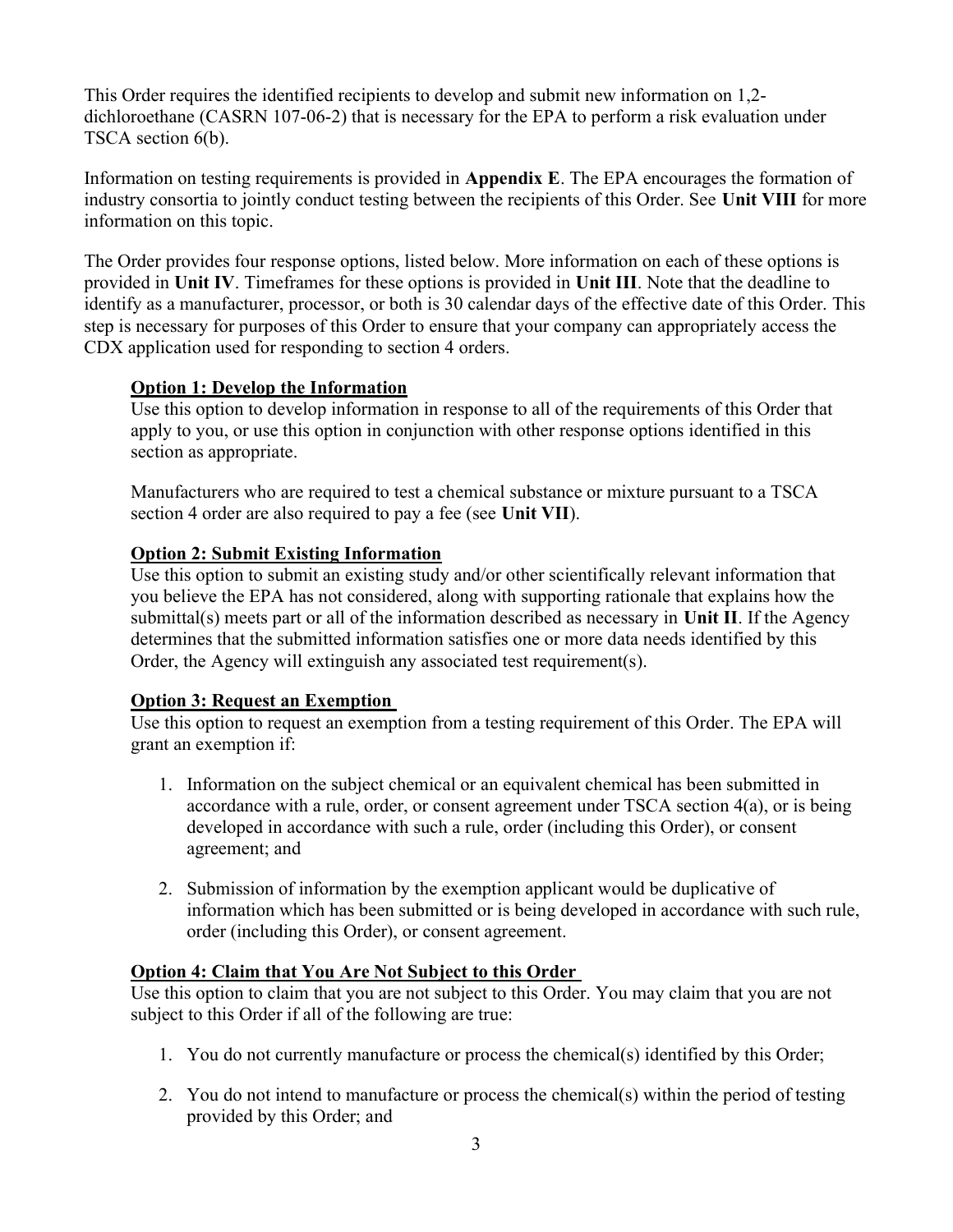3. You have not manufactured or processed the chemical(s) at any time during the five years preceding the date of this Order.

You must provide an explanation of the basis for your claim, along with appropriate supporting information to substantiate that claim.

## B. TERMINOLOGY USED IN THIS ORDER

The term "manufacture" means to import into the customs territory of the United States, to produce, or to manufacture. 15 U.S.C. § 2602(9). Import also includes importing the chemical as an impurity in an article.

The term "process" means the preparation of a chemical substance or mixture, after its manufacture, for distribution in commerce—(A) in the same form or physical state as, or in a different form or physical state from, that in which it was received by the person so preparing such substance or mixture, or (B) as part of an article containing the chemical substance or mixture. 15 U.S.C. § 2602(13).

The term "chemical" or "substance" means a chemical substance or mixture.

# C. PERSONS SUBJECT TO THIS ORDER

# 1. Persons Identified

An order issued under section 4(a) of TSCA may require the development of information by any person who manufactures or processes, or intends to manufacture or process, a chemical substance or mixture subject to the order. The recipients of this Order are listed at the top of the Order.

For purposes of this Order, a recipient identified by this Order is subject to the Order if it has manufactured or processed the chemical at any time during the five years preceding the date of this Order. If a recipient identified by this Order has not manufactured or processed the chemical during the prior five years, the recipient is nevertheless subject to the Order if they intend to manufacture or process the chemical within the period of testing provided by this Order.

A person who contracts with a producing manufacturer to manufacture or produce a chemical substance is also a manufacturer if (1) the producing manufacturer manufactures or produces the substance exclusively for that person, and (2) that person specifies the identity of the substance and controls the total amount produced and the basic technology for the plant process.

A recipient who is an importer of record of a chemical substance identified by this Order is responsible for the testing requirements of this Order, even if the recipient does not store, handle, use, or otherwise directly deal with the chemical.

The means by which the EPA identified each recipient subject to this Order does not govern whether a recipient is subject to this Order. Ultimately, any recipient that meets the criteria discussed in this section is subject to this Order, regardless of the basis on which the Agency identified the recipient.

# 2. Corporate Structure of Recipients: Changes of Ownership

The EPA has attempted to identify the highest-level U.S. corporate entity for purposes of issuing this Order. The highest-level U.S. corporate entity is ultimately responsible for satisfying the obligations of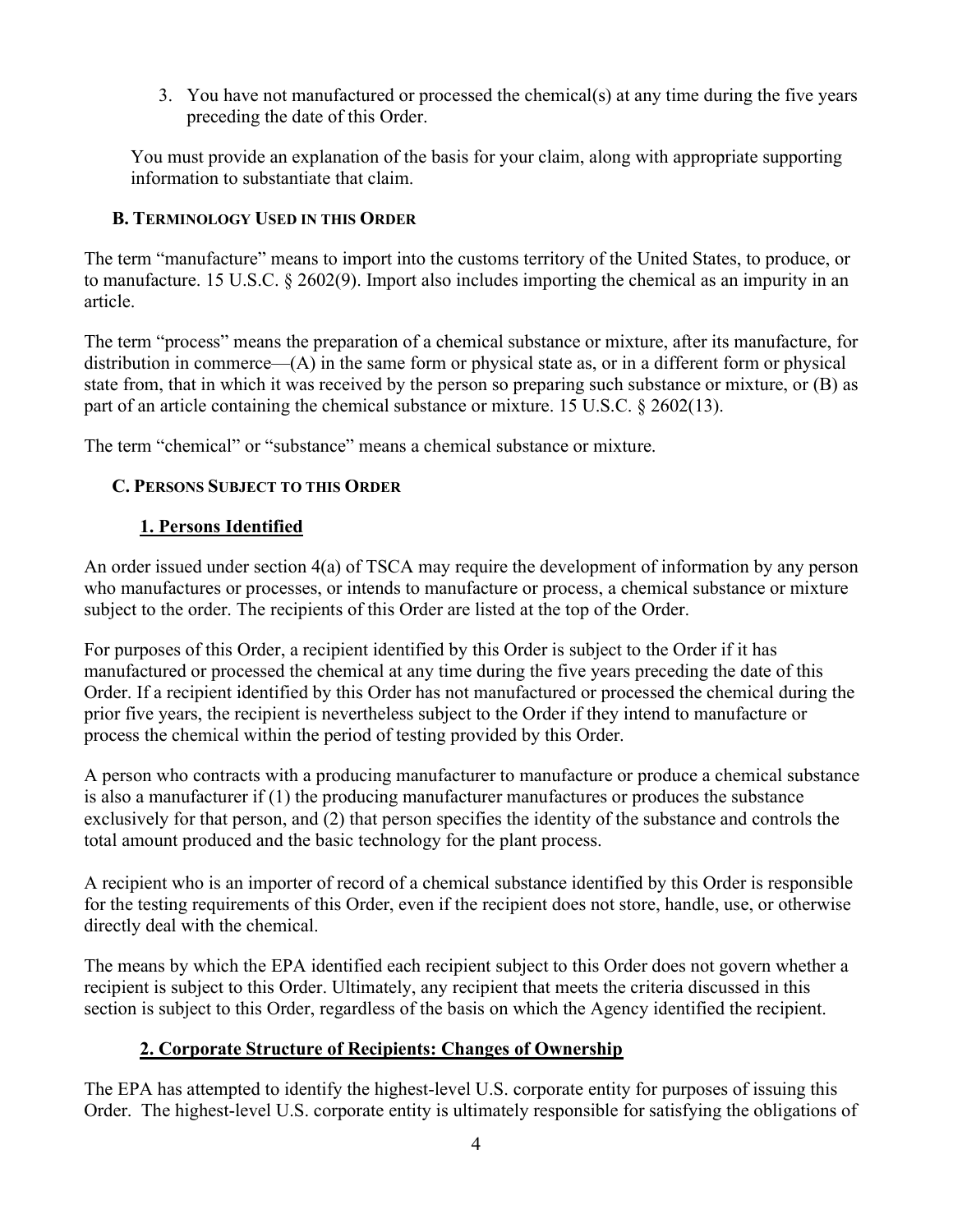this Order, although the highest-level U.S. corporate entity may delegate its responsibilities under this Order to a U.S. subsidiary. Where the corporate entity named in this Order is not the highest-level U.S. corporate entity, the Agency nonetheless considers notification of the company named in this Order to constitute notification of the highest-level U.S. corporate entity and holds the highest-level U.S. corporate entity ultimately responsible for satisfying the obligations of this Order.

Should you wish to modify the name of the recipient or identify another U.S. corporate entity in the corporate structure as the point of contact in place of the recipient named in this Order, you must submit a request to the EPA. Submit your request, justification for the change, and contact information for the representatives of the newly named entity to  $TSCAtestorders@epa.gov$ . A representative from the Agency will contact you and any other representatives regarding this request.

In the event of mergers, acquisitions, or other transactions that create a corporate successor in interest (subsequent to the manufacturing or processing that triggered the reporting obligation, and either before or after receipt of this Order), that successor in interest is responsible for satisfying the obligations of this Order. The successor in interest must notify the EPA of its identity within 14 days following the transaction.

#### D. PREVIOUSLY ISSUED ORDERS

The EPA previously issued a test order for 1,2-dichloroethane, effective January 19, 2021, to meet other data needs. See https://www.epa.gov/assessing-and-managing-chemicals-under-tsca/tsca-section-4a2 test-order-12-dichloroethane<sup>2</sup> .

Since issuing that test order, the EPA's continuing review of the reasonably available information has identified additional information needed to inform the associated risk evaluation. Accordingly, the Agency is issuing this additional Order for 1,2-dichloroethane. See the Statement of Need for further details. This Order does not alter the requirements of any previous test orders.

# II. STATEMENT OF NEED

The basis for requiring the development of new information by this Order is described in this unit and in Appendix E. This statement of need, as required by TSCA section  $4(a)(3)$ , includes: (A) the need for the new information; (B) how information reasonably available to the Administrator was used to inform the decision to require the new information; and (C) why issuance of this Order is warranted instead of promulgating a rule or entering into a consent agreement. Appendix E (Testing Requirements of This Order) indicates which tests apply specifically to manufacturers and/or processors subject to this Order.

#### A. THE NEED FOR THE NEW INFORMATION

This section and Appendix E explain what new information is being required in this Order and why such information is needed for the risk evaluation of 1,2-dichloroethane under TSCA section 6(b).

The EPA has identified the following information in this section as necessary to conduct a risk evaluation to determine whether 1,2-dichloroethane presents an unreasonable risk of injury to health or the environment, without consideration of costs or other nonrisk factors, including an unreasonable risk

<sup>2</sup> https://www.epa.gov/assessing-and-managing-chemicals-under-tsca/tsca-section-4a2-test-order-12-dichloroethane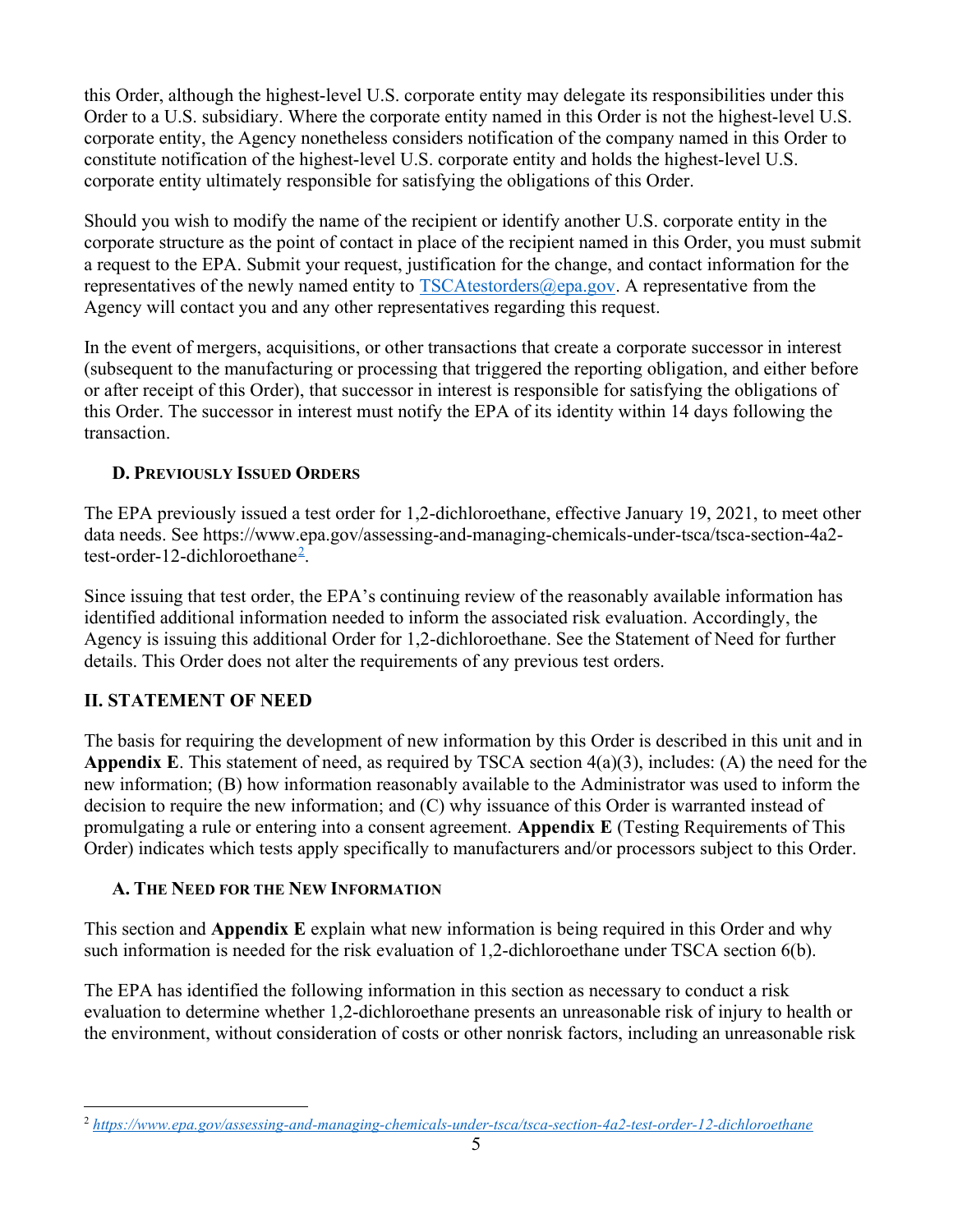to a potentially exposed or susceptible subpopulation identified as relevant to the risk evaluation by the Administrator, under the conditions of use (COU).

The next unit will outline how the EPA came to determine these new information needs. Note that additional details for these testing requirements are provided in Unit  $V$  and Appendix E.

# 1. Environmental Hazard

Information on hazards to aquatic and terrestrial organisms is needed to conduct a risk evaluation. The relevant environmental hazard data needs that this Order seeks to address for 1,2-dichloroethane, as described below, are as follows:

• Earthworm Reproduction Test (*Eisenia fetida*/*Eisenia andrei*)

# B. HOW INFORMATION REASONABLY AVAILABLE TO THE ADMINISTRATOR WAS USED TO INFORM THE DECISION TO REQUIRE NEW INFORMATION

This section details the "Scoping and Conceptual Models" and "Systematic Review of Reasonably Available Existing Information" processes used by the EPA to identify, respectively, what information is reasonably available to integrate into the risk evaluation for the conditions of use of 1,2 dichloroethane and ascertain, via a "Discipline-Specific Approach for Identifying Data Needs" what needed information is not reasonably available in existing literature (i.e., what testing to require).

# 1. Scoping and Conceptual Models

# The Final Scope of the Risk Evaluation for 1,2-Dichloroethane

(https://www.regulations.gov/document/EPA-HQ-OPPT-2018-0427-0048<sup>3</sup>) (hereinafter "Final Scope") includes the hazards, exposures, conditions of use, and the potentially exposed or susceptible subpopulations the EPA expects to consider in the TSCA section 6(b) risk evaluation for 1,2 dichloroethane. The Agency has used the scope document and the conceptual models therein for workers and occupational non-users (ONUs), consumers and bystanders, general population, and environmental releases as a starting point for identifying information needs under this Order. The conceptual models visually represent the human and environmental exposures (pathways and routes), receptors, and hazards associated with the conditions of use of 1,2-dichloroethane. For each exposure (pathway and route), receptor, and hazard that is visually represented, the EPA has identified the information needed to conduct a risk evaluation for this chemical.

In addition, since publication of the *Final Scope*, the EPA has reconsidered the policy decision to exclude from the scope of TSCA section 6(b) risk evaluations certain exposure pathways and risks falling under the jurisdiction of other EPA-administered statutes or regulatory programs. Based on that reconsideration, the Agency now also intends to consider in the TSCA section 6(b) risk evaluation for 1,2-dichloroethane all of the exposure pathways portrayed in Figure 2-15 (Conceptual Model for Environmental Releases and Wastes: Environmental and General Population Exposures and Hazards (Regulatory Overlay)) of the Final Scope, and has identified the information needed for that assessment.

# 2. Systematic Review of Reasonably Available Existing Information

The systematic review process began with searching peer-reviewed literature databases (e.g., Agricola, PubMed, Science Direct, ECOTOX Knowledgebase) for studies using 1,2-dichloroethane, synonyms,

<sup>3</sup> https://www.regulations.gov/document/EPA-HQ-OPPT-2018-0427-0048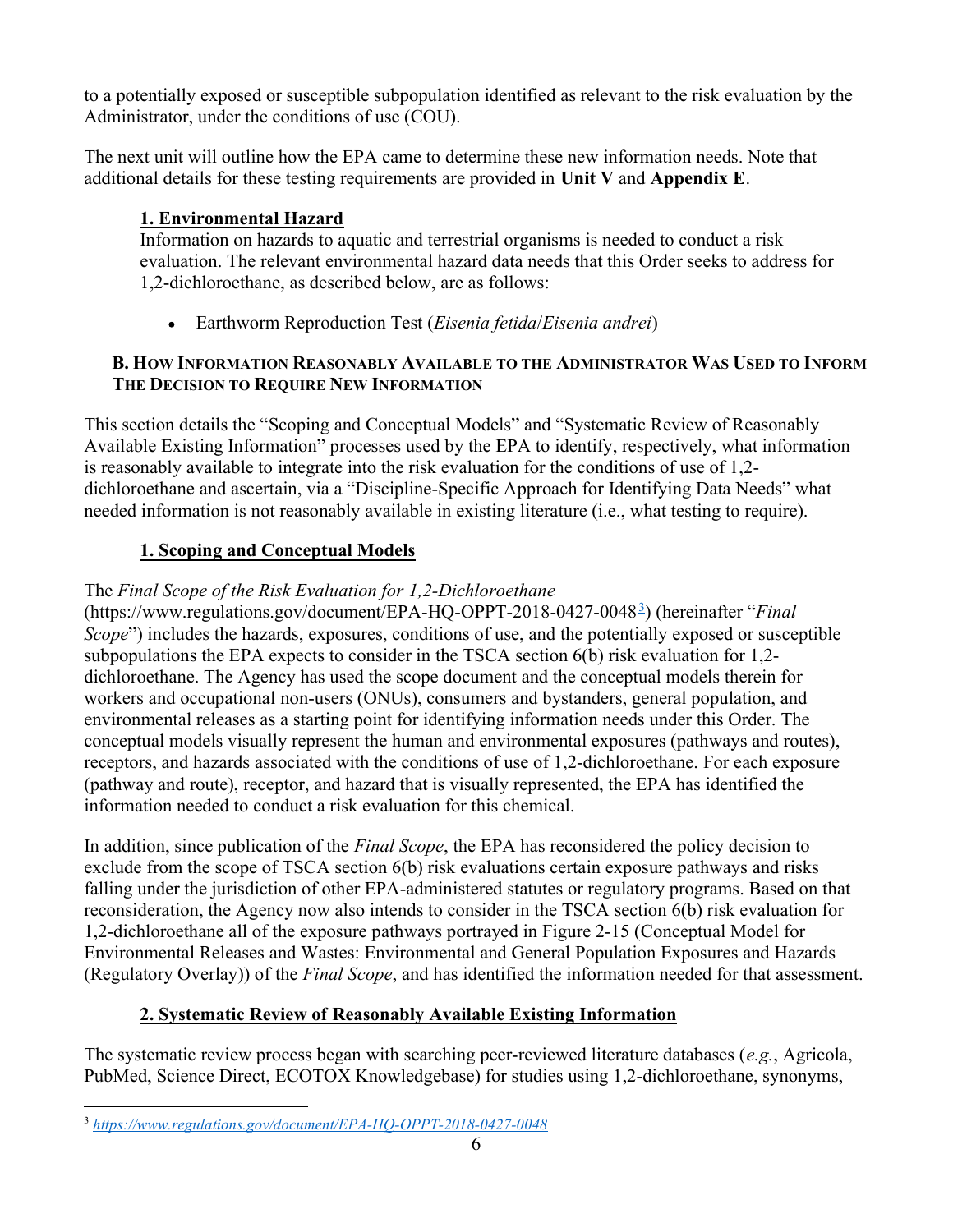and trade names. The EPA also conducted a search of gray literature (e.g., technical reports, reference books, dissertations, and other information not found in standard, peer-reviewed literature databases), as well as review of public comments posted to the docket for this chemical substance during the prioritization process and following publication of the draft scope document, relevant data and information submitted to the Agency under TSCA sections 4, 5, 8(e), 8(d), and For Your Information (FYI) submissions. The collected compilation of information was then screened for relevance. This process applied title/abstract screening and/or full-text screening based on screening criteria developed a priori for environmental hazard and consumer exposure (Population, Exposure, Comparator and Outcomes (PECO)); physical and chemical properties (Pathways and Processes, Exposure, Setting or Scenario, and Outcomes (PESO)) or occupational exposure literature (Receptors, Exposure, Setting or Scenario, and Outcomes (RESO)).

#### 3. Discipline-Specific Approach for Identifying Data Needs

#### a. Environmental Hazard

The EPA defined the pathways and routes of exposure, receptors, and hazards for environmental releases and wastes that are expected to be evaluated in the Final Scope (Figure 2-16 pg. 55). As noted above, since publication of the Final Scope, the Agency has reconsidered the policy decision to exclude from the scope of TSCA section 6(b) risk evaluations certain exposure pathways and risks falling under the jurisdiction of other EPA-administered statutes or regulatory programs. The Agency intends to consider all aquatic and terrestrial exposure pathways in the TSCA section 6(b) risk evaluation for 1,2 dichloroethane, and has identified the information needed for that assessment.

As determined in the Final Scope, the manufacturing, processing, distribution, use and disposal of 1,2 dichloroethane can result in releases to the environment and exposure to aquatic and terrestrial organisms. The EPA expects to assess environmental hazards and risks to both aquatic and terrestrial plants, invertebrates, and vertebrates and therefore requires hazard data for each of these assessment endpoints. The Agency also expects to assess organisms for both aquatic and terrestrial hazard when those organisms transition between aquatic and terrestrial ecosystems depending on the life stage evaluated (e.g., midges inhabit sediment as larvae but mature into adults that inhabit terrestrial and aquatic ecosystems).

Identification of the reasonably available information for 1,2-dichloroethane included consideration of existing data for the parent chemical and analogous chemicals for aquatic and terrestrial exposure pathways. The EPA identified eight analogues to 1,2-dichloroethane using EPA's Analog Identification Methodology (AIM) software (see Unit II.B, Environmental Hazard – Analogues Table). The Agency identified existing measured environmental hazard data for aquatic and terrestrial species for 1,2-dichloroethane and the identified analogues from the EPA's ECOTOX Knowledgebase (ECOTOX) and information submitted under TSCA, (e.g., under Sections 4 and 8e), FIFRA, and the Endocrine Disruptor Screening Program (EDSP).

Pursuant to this Order, the EPA is requiring data be submitted to facilitate evaluation of risk to terrestrial organisms. As shown in the table below, terrestrial environmental hazard data were identified for 1,2 dichloroethane and six of the eight identified analogues. These data covered exposures of 1,2 dichloroethane to terrestrial vegetation, acute exposures to soil invertebrates, mammals, and birds, and chronic exposures to mammals and birds. No toxicity data for chronic exposures to soil invertebrates were identified.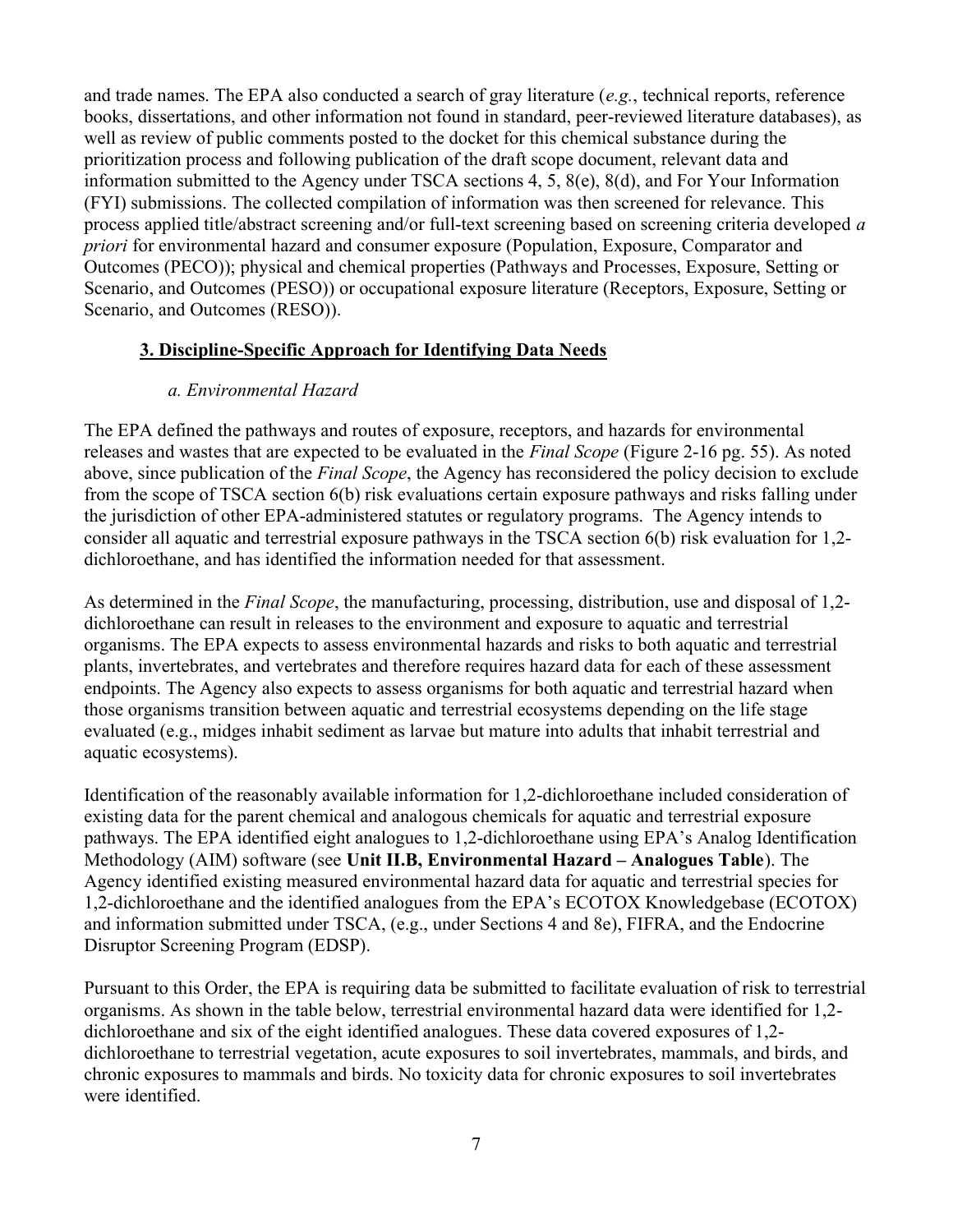|                                  | <b>CASRN</b>    | <b>Environmental Hazard Data Availability for 1,2-Dichloroethane</b> |              |                          |                                                             |   |                |              |
|----------------------------------|-----------------|----------------------------------------------------------------------|--------------|--------------------------|-------------------------------------------------------------|---|----------------|--------------|
| <b>Chemical Name</b>             |                 | <b>Acute Exposure</b>                                                |              |                          | <b>Chronic Exposure</b>                                     |   |                |              |
|                                  |                 |                                                                      |              |                          | Soil Invertebrate Mammal Bird Soil Invertebrate Mammal Bird |   |                | Vegetation   |
| 1,2-Dichloroethane               | 107-06-2        | X                                                                    | X            | X                        |                                                             | X | X              | $\mathbf{X}$ |
| Analogues for 1,2-Dichloroethane |                 |                                                                      |              |                          |                                                             |   |                |              |
| 1,1-Dichloroethane               | $75 - 34 - 3$   |                                                                      | X            | $\overline{\phantom{0}}$ |                                                             | X | $\blacksquare$ | X            |
| <b>Dichloromethane</b>           | $75-09-2$       | X                                                                    | X            | X                        |                                                             | X | -              | X            |
| 1,3-Dichloropropane              | 142-28-9        |                                                                      |              | $\overline{\phantom{a}}$ |                                                             | X | $\blacksquare$ |              |
| <b>Dichloroethanes</b>           | $1300 - 21 - 6$ |                                                                      |              | $\overline{\phantom{a}}$ |                                                             |   | -              | X            |
| 1,5-Dichloropentane              | $628 - 76 - 2$  |                                                                      | X            | $\overline{\phantom{a}}$ |                                                             |   | -              |              |
| 1,4-Dichlorobutane               | $110 - 56 - 5$  |                                                                      | $\mathbf{X}$ | $\overline{\phantom{a}}$ |                                                             |   | $\blacksquare$ |              |
| 1,6-Dichlorohexane               | $ 2163-00-0 $   |                                                                      |              | $\overline{\phantom{a}}$ | $\blacksquare$                                              |   | $\blacksquare$ |              |
| 1,8-Dichlorooctane               | $ 2162-99-4 $   |                                                                      |              | $\overline{\phantom{a}}$ |                                                             |   | -              |              |

#### Table 1. Terrestrial Environmental Hazard – Analogues

X signifies data were identified and "-" signifies a gap, where no data were identified

## C. WHY ISSUANCE OF THIS ORDER IS WARRANTED INSTEAD OF PROMULGATING A RULE OR ENTERING INTO A CONSENT AGREEMENT

The EPA is using its order authority under TSCA section 4(a)(2) to inform the risk evaluation for 1,2 dichloroethane under TSCA section 6(b) in accordance with the requirements and timeframes for conducting the risk evaluation. Use of this TSCA section 4(a)(2) authority will allow the Agency to target known manufacturer and processor recipients to obtain the needed information more quickly than if the EPA were to issue a TSCA section 4 rulemaking or consent agreement.

# III. DEADLINES FOR RESPONDING TO THIS ORDER

This section describes the deadlines for this Order and possible modifications to such deadlines.

#### A. DEADLINES FOR RESPONSES TO THIS ORDER

The table below provides the deadlines for this Order. Deadlines that fall on a weekend or holiday will remain and will not be extended to the next weekday. Descriptions of these response options and the required process associated with each option is provided in Unit IV.

| <b>Order Requirement</b>                                                                         | Recipient's Deadline (Days after the<br>effective date of the Order) | <b>EPA Response</b><br>Deadline* |
|--------------------------------------------------------------------------------------------------|----------------------------------------------------------------------|----------------------------------|
| Identify as a Manufacturer, Processor or Both<br>$\bullet$                                       | 30                                                                   | n/a                              |
| Submit Request to Modify Corporate Identity<br>٠<br>Identified                                   | 30                                                                   | n/a                              |
| Choose to Submit Existing Data (Option 2)<br>$\bullet$                                           | 30                                                                   | 45                               |
| Claim that You Are Not Subject to this Order<br>$\bullet$<br>(Option 4)                          | 45                                                                   | 60                               |
| Choose to Develop the Information - On Own or as<br>$\bullet$<br>Part of a Consortium (Option 1) | 65                                                                   | n/a                              |
| Request an Exemption (Option 3)                                                                  | 65                                                                   | 80                               |

Table 2. Deadlines for Responses, Study Plans, and Test Reports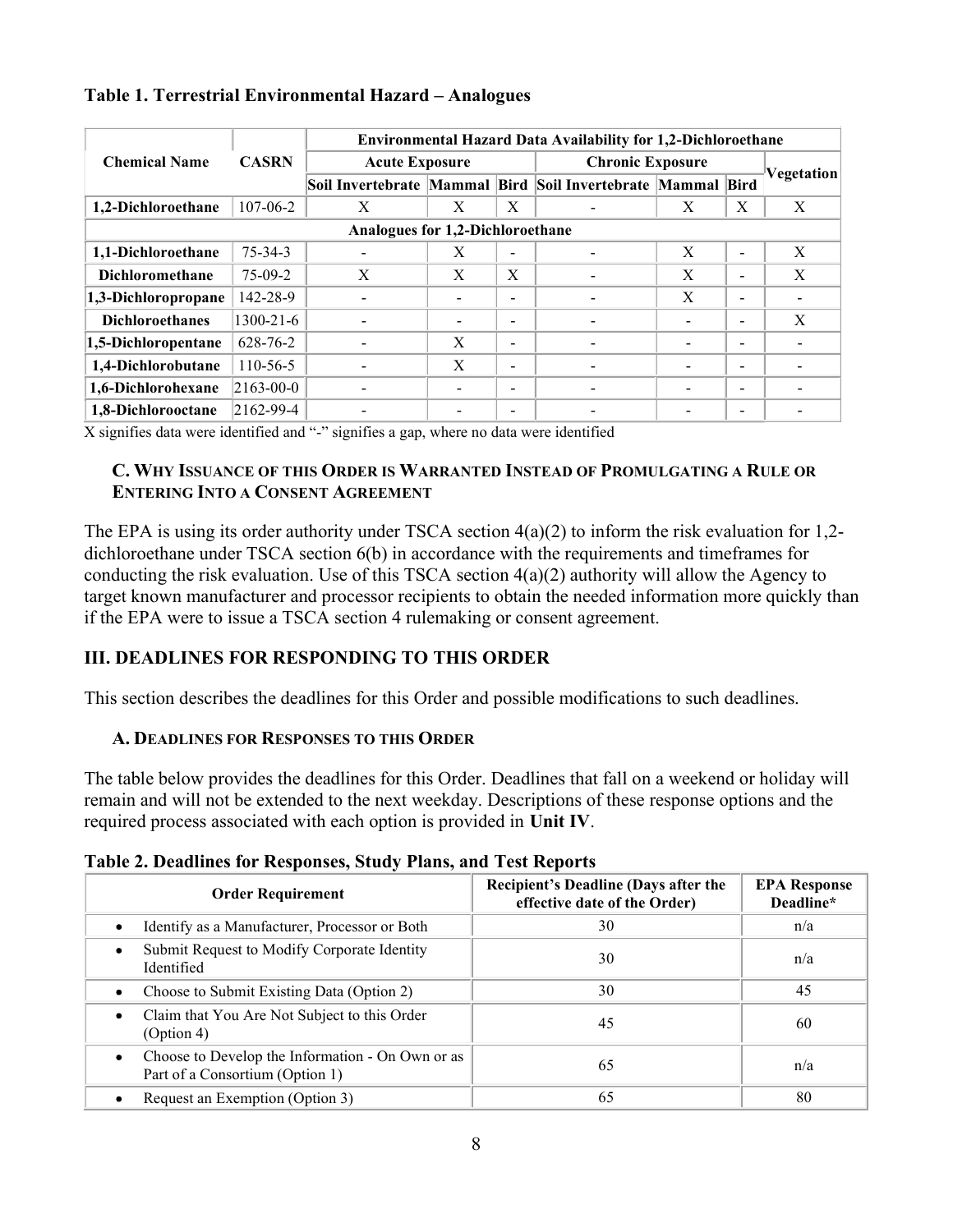| Submit Draft Study Plan  | 80                                                                     | 95 |  |
|--------------------------|------------------------------------------------------------------------|----|--|
| Submit Final Study Plan  | 10                                                                     |    |  |
| Submit Final Test Report | Deadline varies per Test Requirement (See Unit V and<br>Appendix $E$ ) |    |  |

\*See Unit III.B for potential automatic extensions associated with the EPA responses. Deadlines for submitting final test reports for each required test are provided in Appendix E.

#### B. AUTOMATIC EXTENSIONS TO DEADLINES

The EPA will automatically extend deadlines should the Agency fail to meet any EPA response deadline set forth in Unit III.A. Specifically, deadlines will be automatically extended should the Agency fail to respond within 15 calendar days of the deadline for a response option if the response was submitted in the CDX application prior to the deadline provided. For each day exceeding the 15-day period following the associated deadline, the EPA will extend subsequent deadlines by one day.

Should a recipient amend their response, at any time, the EPA will not extend any associated or subsequent deadlines. Therefore, the Agency recommends that recipients submit their amendments or extension requests as early as practicable to ensure adequate time to perform any required testing given that the Agency will not automatically extend deadlines for any such amendments to responses.

The EPA will not automatically extend a deadline for a response should the recipient submit its response after the deadline for the given response option. Additionally, the EPA will not automatically extend a deadline for a response should the Agency respond within 15 days of the deadline for a given response option that was submitted on or before the deadline for that response option.

Other than potential automatic extensions to deadlines described here, Unit III.C provides the process for requesting an extension to a deadline.

#### C. REQUESTING AN EXTENSION TO A DEADLINE FOR RESPONDING TO THIS ORDER

If you believe you cannot submit the required identification as a manufacturer, processor, or both; Order response; draft study plan; final study plan; or final test report to the EPA by the deadline(s) specified in this Order and intend to seek additional time to meet the requirement(s), you must submit a request to the Agency through the EPA's CDX portal as soon as you know you may need an extension. Your request must include: (1) a detailed description of the expected difficulty, including technical and laboratory difficulties, and (2) a proposed schedule including alternative dates for meeting such requirement(s) on a step-by-step basis.

The EPA will grant or deny deadline extension requests at its discretion.

#### IV. RESPONDING TO THIS ORDER

You are required to respond to this Order even if you believe your company is not subject to this Order. Failure to provide a response is a violation of section 15 of TSCA.

#### A. IDENTIFY AS A MANUFACTURER, PROCESSOR, OR BOTH

Within 30 calendar days of the effective date of this Order, you, as a recipient of this Order, are required to respond to this Order through the EPA's Central Data Exchange (CDX) portal, informing the Agency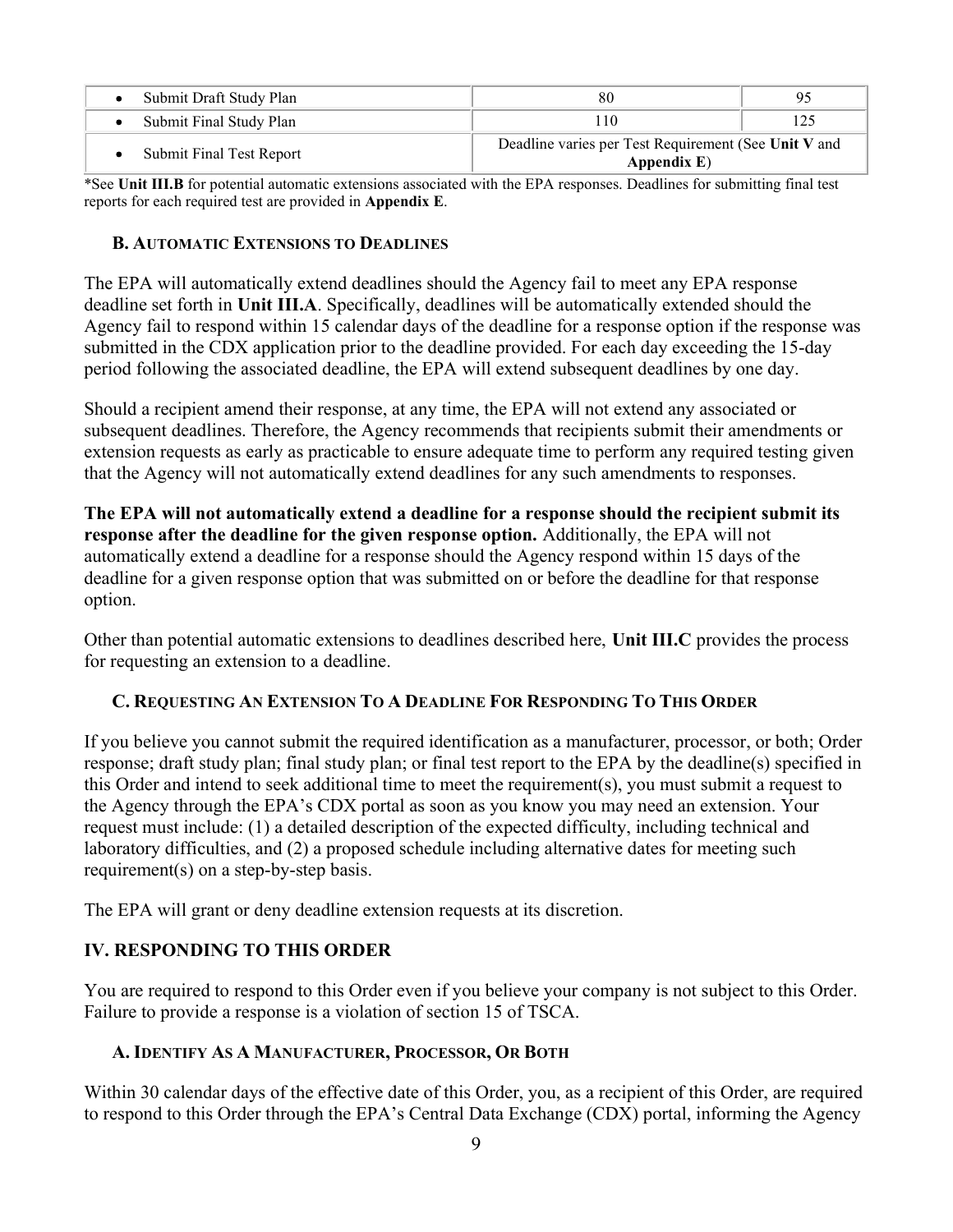whether you will be responding to this Order as manufacturer or processor (if you manufacture and process the chemical, select manufacturer). To provide your preliminary response to this Order, you will receive an e-mail from the EPA within five days of the Order being signed (i.e., by the effective date of the Order) that provides a CDX Order number for purposes of complying with this Order.

You may claim that you are not subject to this Order if you (1) do not currently manufacture or process the chemical(s) identified by this Order; (2) do not intend to manufacture or process the chemical(s) within the period of testing provided by this Order (see Unit V); and (3) have not manufactured or processed the chemical(s) at any time during the five years preceding the effective date of this Order. See Unit VI.B.4 for more information on how to claim that you are not subject to this Order.

# B. FOUR RESPONSE OPTIONS

A recipient has four available options for purposes of responding to this Order. See Unit III to review the deadlines for this Order.

# Option 1: Develop the Information

If you choose to develop information in response to this Order, you must select this option in the CDX portal form.

For details on the steps of this response option, see Unit VI.

For more information on this Order's required tests, required protocols/methodologies, and deadlines for submission of test reports see Unit V and Appendix E.

#### Option 2: Submit Existing Information

If you choose to respond to this Order by submitting an existing study and/or other scientifically relevant information that you believe the EPA has not considered, your response in the EPA's CDX portal must be submitted to the EPA 30 days after the effective date of the Order and include the study(ies) and/or other scientifically relevant information, along with supporting rationale that explains how the study and/or other scientifically relevant information meets part or all of the information or obviates the need for the information described as necessary in Unit II.

The EPA's determination regarding whether the study and/or other relevant information satisfies part or all of the information or obviates the need for the information described as necessary in Unit II will be based on the weight of the scientific evidence from all relevant information reasonably available to the Agency. The Agency will notify you of its determination through CDX. If the Agency determines that the study and/or other scientifically relevant information satisfies the need in lieu of the testing required in this Order and/or the original testing requirement is no longer needed, the EPA will extinguish those testing obligations from this Order that are no longer necessary, with respect to the appropriate recipients of this Order. If the study was your only testing obligation under the Order, all your obligations under this Order will be extinguished upon notification by the Agency.

If the EPA determines that the study and/or other scientifically relevant information does not satisfy that need, you must modify your response in the EPA's CDX portal to choose one of the other response options in Unit IV within 10 calendar days of being notified by the Agency.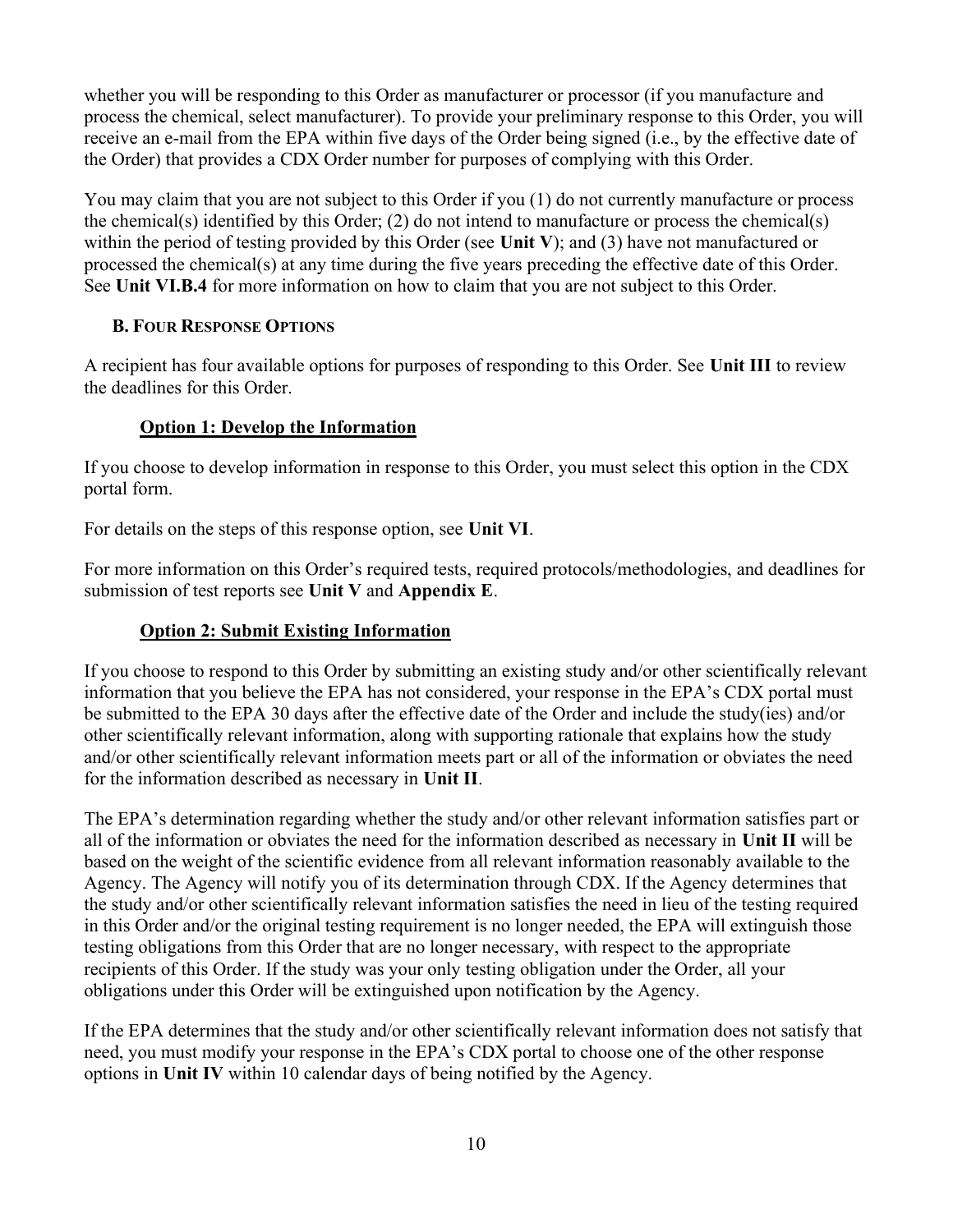Note that the submission of existing information will not extend the deadline for the draft study plan submission for that testing requirement unless the existing information is submitted within 30 days of the effective date of the Order and the EPA does not respond within 45 days of the effective date of the Order. Thus, failure to submit existing information prior to the 30-day deadline will result in a need to submit a draft study plan by the 80-day deadline. See Unit III.B for information on the potential automatic extension of deadlines.

# Option 3: Request an Exemption

Any person required by this Order to conduct tests and submit information on a chemical may apply for an exemption from such requirement (TSCA section  $4(c)(1)$ ).

The EPA will grant a request for exemption from the requirement to conduct tests and submit information on a chemical substance if:

- 1. Information on the subject chemical or an equivalent chemical has been submitted in accordance with a rule, order, or consent agreement under TSCA section 4(a), or is being developed in accordance with such a rule, order (including this Order), or consent agreement, and
- 2. Submission of information by the exemption applicant would be duplicative of information which has been submitted or is being developed in accordance with such rule, order (including this Order), or consent agreement.

An exemption request must be submitted through the CDX portal and contain the following:

- 1. This Order number, the chemical identity, and the CAS Registry No. of the test substance subject to this Order on which the application is based.
- 2. The specific testing requirement(s) from which an exemption is sought.
- 3. The basis for the exemption request when another company(ies) has/have submitted the information or is/are developing information for the subject chemical or an equivalent chemical pursuant to a TSCA section 4(a) rule, order, or consent agreement. Your request must identify the company(ies) that submitted or is/are developing the information.
- 4. The chemical identity of the equivalent chemical (the test substance in the information submitted or being developed) on which the application is based.
- 5. The equivalence data ("chemical data or biological test data intended to show that two substances or mixtures are equivalent" (see Appendix A)), if data on an equivalent chemical is being submitted.
- 6. The name, mailing address, telephone number, and e-mail address of applicant.
- 7. The name, mailing address, telephone number, and e-mail address of appropriate individual to contact for further information.
- 8. A Statement of Financial Responsibility: The following sworn statement (i.e., signed and notarized) must accompany each request for an exemption: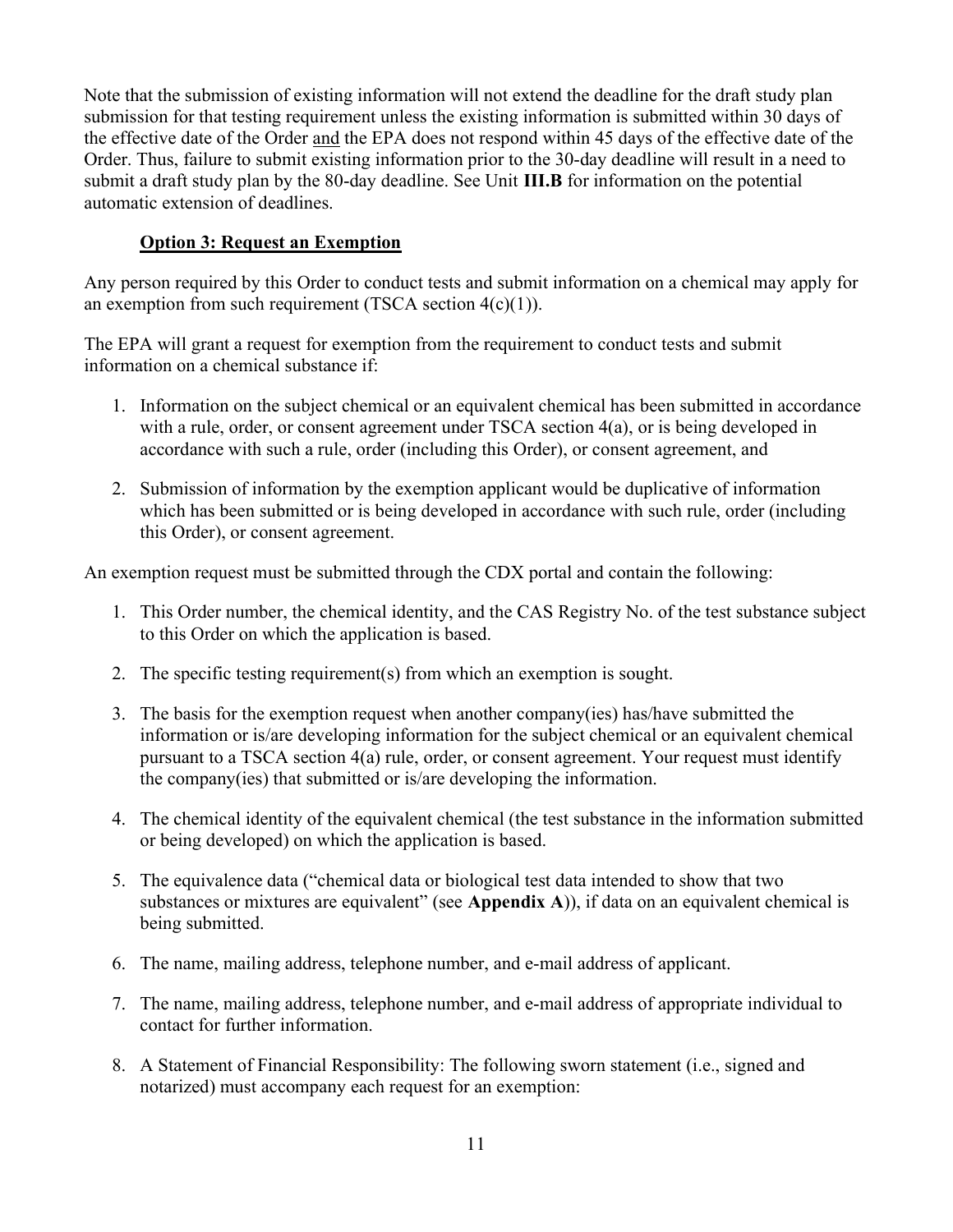"I understand that if this application is granted, I must pay fair and equitable reimbursement to the person or persons who incurred or shared in the costs of complying with the requirement to submit information and upon whose information the granting of my application was based."

The EPA's grant of an exemption is conditional upon the completion of the required tests according to the specifications of this Order (or other applicable rule, order, or consent agreement), including any modifications approved by the Agency. If the EPA subsequently determines that equivalent data has not been submitted in accordance with the applicable rule, order, or consent agreement, the Agency will provide notice through CDX of its preliminary decision to terminate the exemption. Within 30 days after receipt of such notice, the exemption holder may submit information in the CDX portal either to rebut the EPA's preliminary decision to terminate the exemption or notify the Agency of its intent to develop the required information pursuant to the specifications established in this Order and any modifications approved by the EPA. If the exemption holder submits information to rebut the EPA's preliminary decision to terminate the exemption, then the Agency will provide the exemption holder an opportunity to request a hearing prior to issuing a final decision to terminate the exemption. Following the receipt of information to rebut the EPA's preliminary decision and any subsequent hearing, the Agency will render a final decision on whether to terminate the exemption, taking into account information submitted to rebut the EPA's preliminary decision and information presented at any hearing, as applicable.

If you receive the EPA's preliminary decision to terminate the exemption and do not submit information to rebut that preliminary decision or request a hearing, or if you receive the Agency's final decision to terminate the exemption following the submission of information to rebut that preliminary decision or a hearing, you must resubmit a response in accordance with one of the options described in Unit IV.B of this Order within 30 calendar days of receipt of the EPA's decision to terminate the exemption, including as applicable the information required under Unit V of this Order. Failure to timely resubmit the response will constitute a violation of this Order and of TSCA section 15(1). Should the Agency terminate the exemption, a draft study plan will be due 30 days from the termination, with the final study plan being due 60 days from the termination.

If the EPA extinguishes a testing obligation pursuant to Unit IV.B.2 of this Order, the corresponding exemption will be extinguished, as the exemption will no longer be necessary. In such a situation, companies who requested an exemption from that specific testing obligation are not required to reimburse the company that submitted existing data.

As explained in Appendix B on Cost Sharing, persons who receive exemptions from testing have an obligation to reimburse the person(s) who perform the required testing and submit the required information for a portion of the costs incurred in complying with the requirement to submit such information, and any other person required to contribute to a portion of such costs. Normally, this is worked out by the parties involved, without the involvement of the EPA. However, if agreement cannot be reached on the amount or method of reimbursement, and the company who is entitled to reimbursement requests in accordance with the procedures in Appendix B that the Agency order reimbursement, the Administrator shall order the person granted the exemption to provide fair and equitable reimbursement. See TSCA section 4(c).

#### Option 4: Claim that You Are Not Subject to this Order

You may claim that you are not subject to this Order if you do not manufacture or process the chemical(s) identified by this Order; do not intend to manufacture or process the chemical(s) within the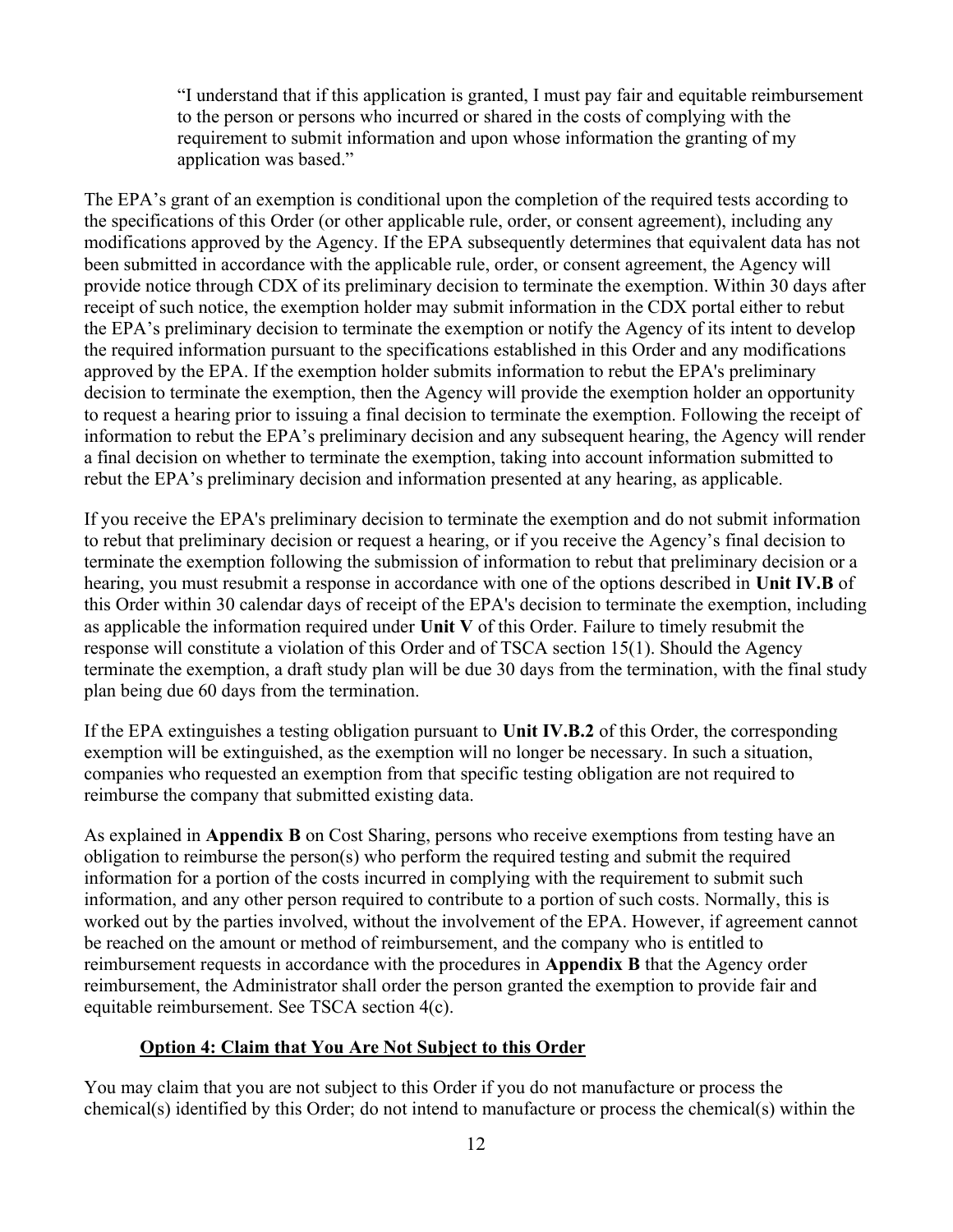period of testing provided by this Order (see Unit V); and have not manufactured or processed the chemical(s) at any time during the five years preceding the effective date of this Order.

An explanation of the basis for your claim, along with appropriate supporting information to substantiate that claim, must accompany your response in the CDX portal so that the EPA can evaluate the claim.

Note that if your company ceased manufacturing (including import) or processing of the chemical substance(s) subject to this Order more than five years prior to the effective date of this Order, you can claim that you are not subject to this Order.

In the instance that you claim you are Not Subject to this Order, your claim must include (1) a statement explaining why your company is not subject to this Order, such as no longer importing, manufacturing or processing the subject chemical substance (intentionally or unintentionally) within the five years prior to the effective date of this Order, and not intending to manufacture (including import) or process the chemical within the period of testing provided by this Order (see Unit V), and (2) the certifying statement "I certify that the statements made in this letter are true, accurate, and complete. I acknowledge that any knowingly false or misleading statement may be punishable by fine, imprisonment or both under applicable law."

If based on the evidence you provide and other evidence available to the EPA, the Agency deems your claim to be inadequately substantiated, the EPA will deny your claim, and the original requirements and deadlines in this Order will remain. If your claim is approved, the Agency will notify you that you are not subject to this Order through CDX correspondence. The EPA expects to provide such notification within 45 days of the effective date of this Order.

To select this option, you must do so within 45 days of the effective date of this Order.

# V. OVERVIEW OF TESTING REQUIRED BY THIS ORDER

This unit applies to Option 1: Develop the Information and Option 2: Submit Existing Information (Units IV.B.1 and IV.B.2).

Where the required protocol is an EPA guideline, the guideline is available on the EPA website at http://www.epa.gov/test-guidelines-pesticides-and-toxic-substances<sup> $\frac{4}{3}$ </sup> and from the National Technical Information Service (NTIS), Attn: Order Desk, 5285 Port Royal Road, Springfield, VA 22161 (tel: 703- 605-6000). This EPA website also provides information on OECD guidelines, which are also available via OECD's website at https://www.oecd.org/chemicalsafety/testing<sup>5</sup>. Appendix E provides additional sources for guidelines associated with specific testing.

The EPA reserves the right to revise this Order to extinguish specific testing obligations where existing information subsequently comes to the Agency's attention that in the EPA's scientific judgment obviates the need for specific test data required under this Order. Specific information for ordered test(s) are provided in Appendix E.

See Appendix E for details on the required test protocols.

<sup>4</sup> http://www.epa.gov/test-guidelines-pesticides-and-toxic-substances

<sup>5</sup> https://www.oecd.org/chemicalsafety/testing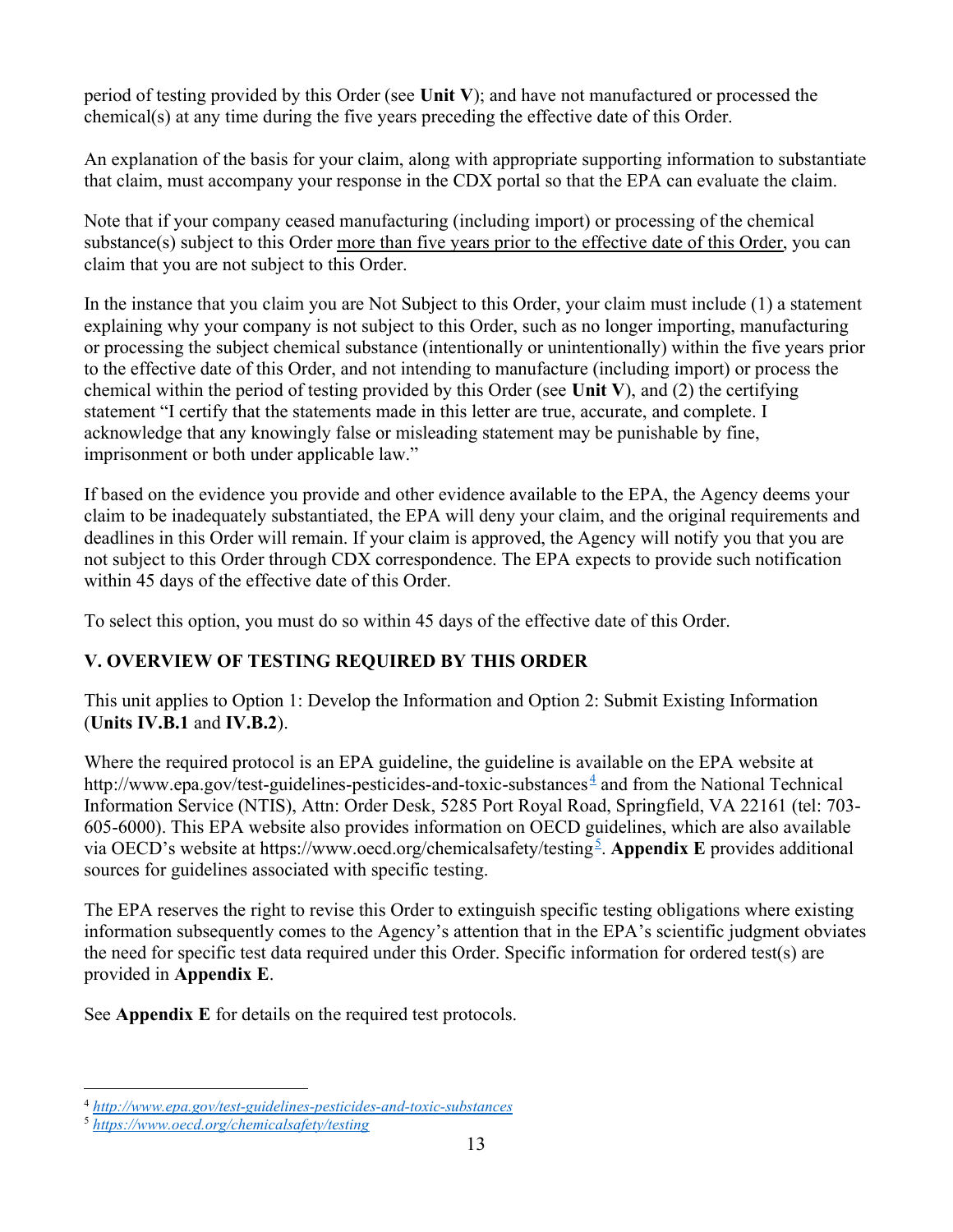# Table 3. Entities Responsible and Deadlines for Required Testing Protocol(s)/Methodology(ies)

Deadlines that fall on a weekend or holiday will remain and will not be extended to the next weekday.

| <b>Test Names</b>                                               | <b>Protocols</b><br><b>Methodologies</b> | <b>Entities Responsible for</b><br><b>Testing</b> | <b>Deadlines to Submit Final</b><br><b>Reports to EPA</b> |  |  |  |  |  |
|-----------------------------------------------------------------|------------------------------------------|---------------------------------------------------|-----------------------------------------------------------|--|--|--|--|--|
| <b>Environmental Hazard</b>                                     |                                          |                                                   |                                                           |  |  |  |  |  |
| Earthworm Reproduction Test (Eisenia<br>[fetida/Eisenia andrei] | OECD 222 (2016)                          | <b>Manufacturers</b>                              | $\vert$ 215 days after effective date<br>lof the Order    |  |  |  |  |  |

# VI. REQUIREMENTS OF RESPONSE OPTION 1: DEVELOP THE INFORMATION REQUIRED BY THIS ORDER

#### A. OVERVIEW

The draft study plan is due to the EPA 80 days after the effective date of this Order. The EPA will then review the draft study plan and provide input to ensure adequacy of the final study plan. For the final study plans and the final test reports, see the Deadlines for Responses, Study Plans, and Test Reports table in Unit III.A.

All testing described in Unit V must be conducted in accordance with the Good Laboratory Practice (GLP) standards in 40 CFR part 792, as specified in the CFR on the Effective Date of this Order. You must provide a statement of compliance with these GLP standards when submitting information to the EPA pursuant to this Order.

Deviations from the test guideline or specific GLP standards are allowed provided justifications for such deviations are approved by the EPA. A justification is required for each deviation. Justifications should demonstrate that, despite the deviation from the given test guideline or GLP standard, that data integrity, control of bias, and study quality will be maintained with similar effectiveness. Any requested deviations and corresponding justifications must be included in the draft study plan for the Agency's consideration and, if approved, described in the test report.

Once the EPA has completed its review of the submitted test reports and accepts the information as fully complying with your testing obligations under this Order, the Agency will notify you.

#### B. DRAFT STUDY PLAN REQUIREMENTS

# 1. Study Plan Requirements for All Categories of Tests

If you choose to develop the required information to comply with this Order, you must obtain and review the required protocols/methodologies. Unit V and Appendix E provide the protocols/methodologies that must be followed to perform each required test.

If questions and/or issues arise during Study Plan development, the EPA encourages questions/comments be submitted along with the Study Plan submission in accordance with the draft study plan deadline. If the Agency's review of the draft study plan that includes the questions/comments is delayed, the procedure outlined in Unit III.B will be followed for automatic extensions of the study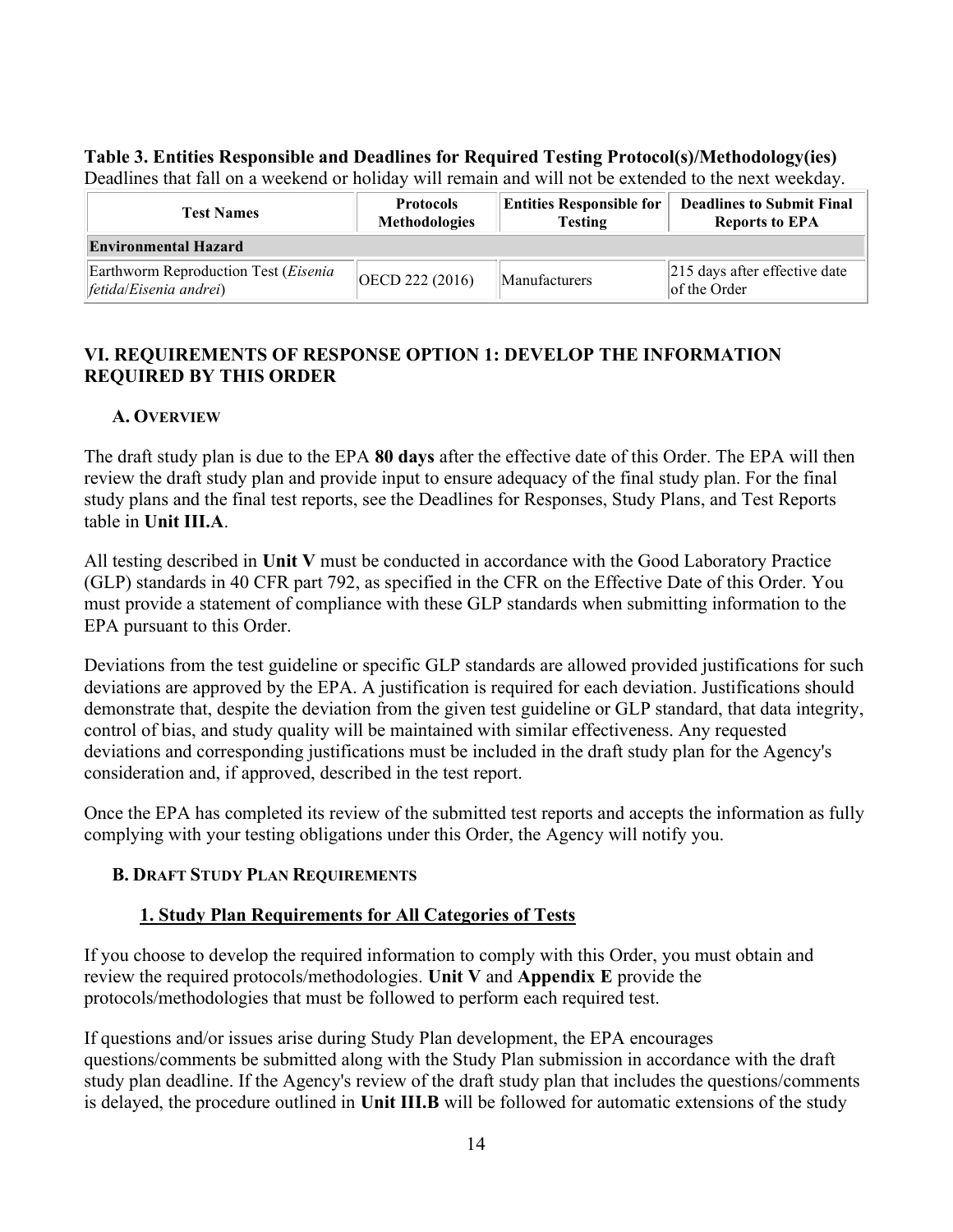plan.

In addition to requirements provided in **Appendix** E for a given test required by this Order, the Study Plans must contain the following information:

- 1. This Order number, excluding the unique 6-digit company number using X's in place of the unique company number so as to protect each company's private access to the reporting module via Central Data Exchange (CDX). For example, if your Order number is TO-2020-0000- 438435-00-0 then provide this number in the Study Plan: TO-2020-0000-XXXXXX-00-0.
- 2. Name of test to be covered by the test protocol/methodology.
- 3. The name/number of the protocol/methodology identified in this Order which you intend to follow, a copy of the identified protocol/methodology with your proposed modifications, or a copy of the alternate protocol/methodology you propose to use. Justification(s) must be provided for any deviation from the protocol/methodology provided in this Order.
- 4. The identity of and supporting data on the chemical substance to be tested including physical constants, spectral and chromatographic data, chemical analysis, and stability under test and storage, and test conditions required by the protocol. A Certificate of Analysis of the test substance must be provided.
- 5. The sampling and analytical method that will be used.
- 6. A description of the preparation and processing of samples that will be done before sampling and during sampling, including equilibration, weighing, calibration, test conditions (temperature, humidity), number and type of samples, and identification of equipment and accessories used (make, model, size/capacity, and operating conditions), including the specific sampling media and sampling instruments that will be used.
- 7. A description of all quality assurance and quality control protocols used.
- 8. The name(s) and address(es) of the company(ies) sponsoring the test and whether they comprise a testing consortium.
- 9. The name(s), mailing address(es), phone number(s), and e-mail address(es) of the appropriate individual(s) for the EPA to contact concerning the planned test.
- 10. The name of the testing facility and the names, mailing addresses, telephone numbers, and email addresses of the testing facility's administrative officials, study director/project managers and quality control officer responsible for ensuring the testing protocol follows appropriate quality assurance and quality control procedures.

# 2. Modifying a Required Protocol/Methodology in a Draft Study Plan

The draft study plan must include the required protocols/methodologies outlined in Unit VI.A.1 and Appendix E. If you believe modifications of these required protocols/methodologies are necessary, you should propose the modification in the draft study plan and submit to the EPA with request for the Agency to consider the modifications. Any consultation regarding modifications to the required protocols/methodologies will not extend the deadline for submission of the draft study plan.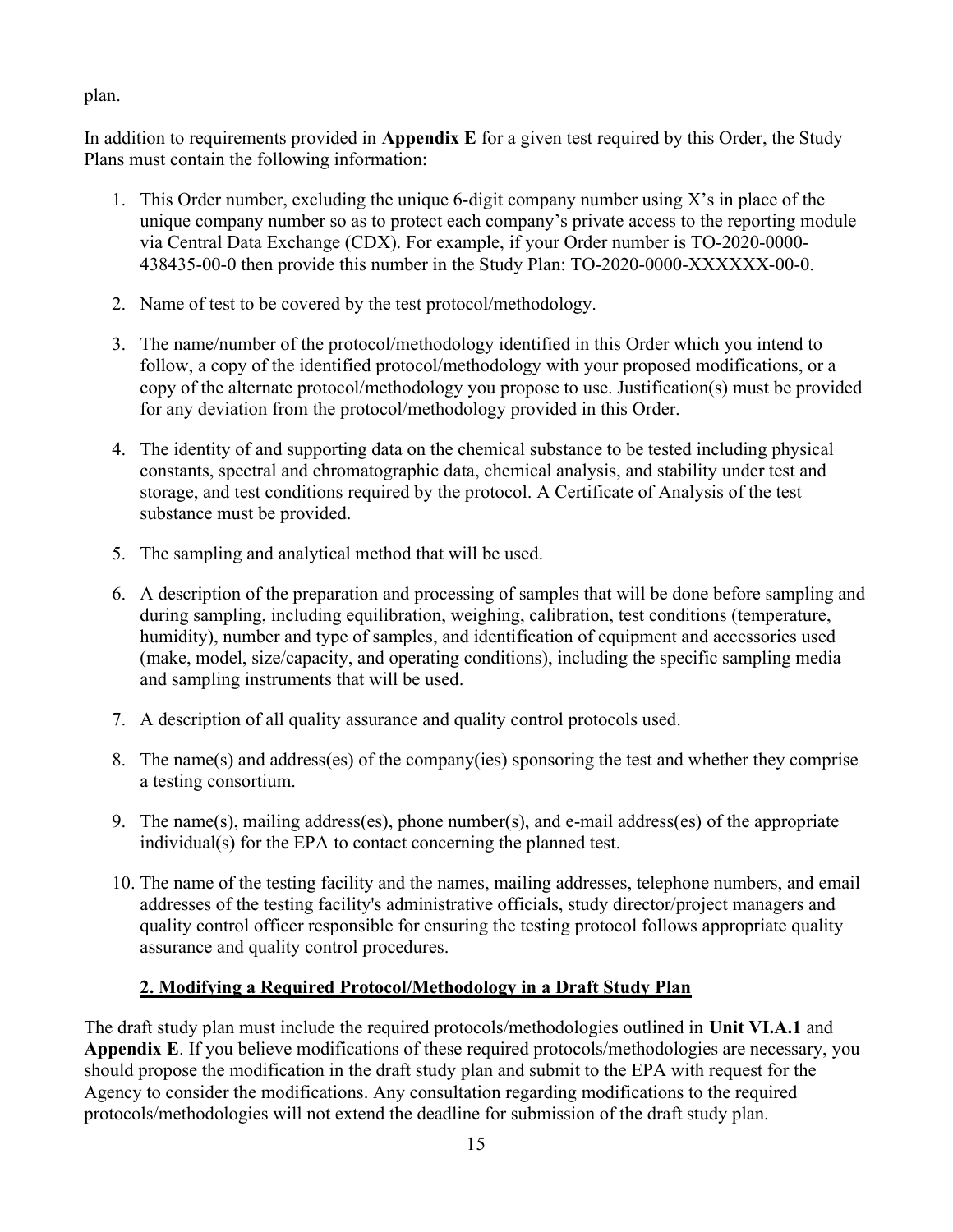Any submitted requests for modifications of the required protocols/methodologies must include a detailed description of the proposed modification as well as a detailed description of the justification and reasoning for such modifications. Requests for modifications of protocol/methodology or the use of an alternate protocol/methodology must discuss why such changes are appropriate and whether they could alter the validity of the study. The rationales do not have to be listed in a separate document in the study plan if they are included and clearly identified in the relevant section of the study plan describing the protocols/methodologies.

If the EPA has concerns about the requested protocol/methodology or your requested modifications of the required protocol/methodology, the Agency will inform you of concerns that must be addressed before the EPA will approve your study plan. The Agency has 15 days from the deadline for the study plan to respond. For each day following this period that the EPA does not respond, the Agency will extend the deadline for the final study plan by one day (see Unit III).

# 3. EPA Review of Study Plans and Final Test Report

The EPA will not conduct a substantive review of any draft study plan that does not meet the requirements as provided in Unit IV.B.1 and Appendix E. Such a submission does not constitute meeting the deadline for the draft study plan submission. Unit III provides information on deadlines and the EPA response timelines.

Failure to submit a draft study plan, final study plan, and final test report which do not fully comply with the terms of this Order and by the deadlines provided in Unit III may result in a violation of TSCA section 15.

#### a. Study Plans

Following review of a draft study plan submission, the EPA will indicate what modifications, if any, are required and must be incorporated into the final study plan. Accompanying a proposed final study plan submission, the submitter must provide a clean and red-lined version. The red-lined version will indicate the changes incorporated into the final study plan as compared with the draft study plan submission.

If the EPA requires modifications to a submitted draft study plan, the Agency may elect to provide a line-by-line list of comments that must be addressed and corrected before a final study plan will be approved. If the submitter receives a line-by-line list of comments, the submitter must address each individual comment and include this in their response to the Agency along with the proposed final study plan.

Prior to initiating any test, the Company/Consortium must first address the EPA's input on the study plan and receive the Agency's acceptance of the final study plan.

The EPA's acceptance of a final study plan does not constitute pre-acceptance of any future test results. If testing conducted according to a requested protocol/methodology or requested modifications of the required protocol/methodology is initiated prior to EPA approval, that testing will not satisfy the requirements of the Company under this Order.

If, after the final study plan has been approved or after testing is underway, you wish to make a modification to an identified protocol/methodology or use a different protocol/methodology, you must submit a request to the EPA to make these changes in your study and you must still meet the deadlines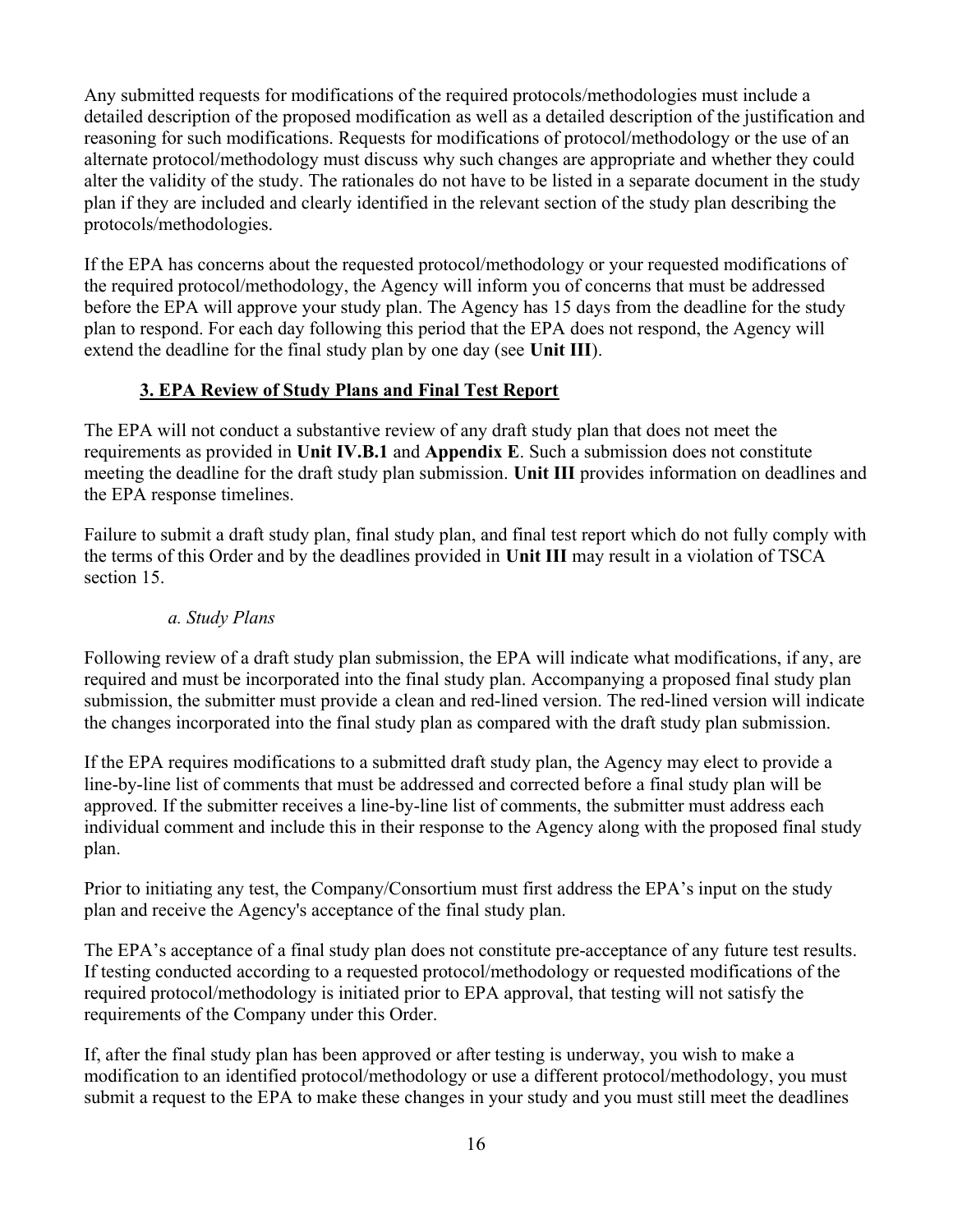set out in Unit V and Appendix E for the relevant test or request an extension (see also Unit III.C), if needed.

Note that submitting questions to the EPA regarding study plan requirements will not extend the deadline for a study plan submission.

# b. Final Test Reports

Once the EPA has completed its initial review and accepted data for all test reports subject to this Order for a given testing requirement, the Agency will notify the designated contact for the company or consortium subject to this Order that this testing requirement has been satisfied, which in turn will close out the testing requirement of this Order for the companies and participants in any consortium subject to this Order. Failure to file a final test report meeting all the requirements in this Order by the deadline in Unit III is a violation of TSCA. Your final test report must be submitted along with the data in the associated Organisation for Economic Co-operation and Development (OECD) harmonized template format, if available. OECD harmonized templates can be located at https://www.oecd.org/ehs/templates/harmonised-templates.htm<sup>6</sup>:

Earthworm Reproduction Test (Eisenia fetida/Eisenia andrei), OECD 222 (2016)

• Harmonized Template Identifier: 50-1

# VII. FEES FOR SUBMITTING INFORMATION

Per 40 CFR § 700.45, and taking into account the inflation adjustment that went into effect on January 1, 2022, the Test Order fee is \$11,650 to be split evenly among the manufacturers who are required to test a chemical substance or mixture subject to the Test Order (accounting for small business considerations). Processors are not subject to this fee, nor are manufacturers who submit existing information or receive an exemption in compliance with this Order.

Small businesses may be subject to no more than 20% of the amount of the applicable fee. A company may qualify for a "small business concern" discount if their total number of employees is at or below the maximum allowed in the final rule for that company's North American Industry Classification System (NAICS) code (see 40 CFR 700.43). In order for an entity to qualify as a "small business concern," its number of employees shall not exceed the size standard for the applicable industry. When calculating the number of employees, the company must include the employees of all parent and subsidiary companies within the corporate chain. Please note that small business fees are only applicable to qualifying small businesses who are either not associated with a consortium or associated with an allsmall business consortium. See this webpage for more information: https://www.epa.gov/tsca-fees/tscafees-and-small-businesses<sup> $2$ </sup>.

A company can identify itself as a small business when responding to this Order via the CDX application. The "small business concern" discount will be included in the determination of companyspecific invoices for the distribution of the \$11,650 fee across all manufacturers conducting testing for the given Test Order. Where a consortium is responsible for the fee for its members for purposes of this

<sup>6</sup> https://www.oecd.org/ehs/templates/harmonised-templates.htm

<sup>7</sup> https://www.epa.gov/tsca-fees/tsca-fees-and-small-businesses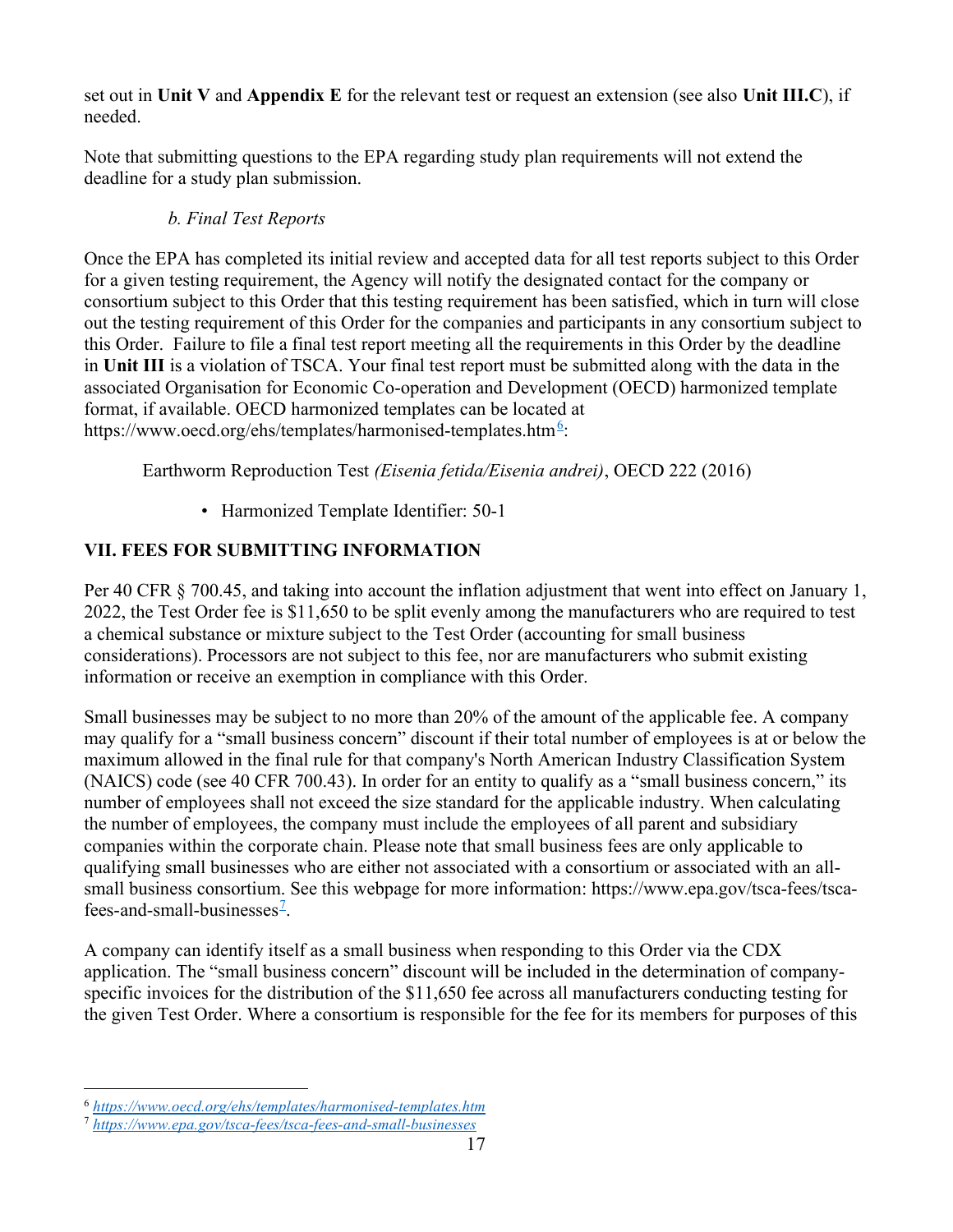Order, and at least one of the members is not a small business, the EPA does not apply a "small business concern" discount to the portion of the \$11,650 distributed to the consortium.

Fees for Test Orders under TSCA section 4 will be invoiced electronically by the EPA. Invoice notices will be populated into the specific user's "Copy of Record" screen in CDX and will contain a button that will initiate the payment process. When an invoice is generated, notification e-mails will be sent to the user's CDX inbox and the e-mail address associated with the relevant CDX account. Payment information will be collected in CDX and then submitted to Pay.gov for processing.

Note that there are many fees associated with TSCA-related activities. See this webpage for more information: https://www.epa.gov/tsca-fees/tsca-fees-table<sup>8</sup>. The TSCA section 4 Test Order fee is separate from these fees. A company's inclusion in or exclusion from other TSCA fees is unrelated to that company's status with regards to TSCA section 4 Test Order fees.

Pursuant to 40 CFR § 700.45, the applicable fee shall be paid in full no later than 120 days after the effective date of the Order. Should the EPA invoice the fee more than 90 days after the effective date of the Order, payment will be due within 30 days of such invoicing.

# VIII. INSTRUCTIONS IF YOU CHOOSE TO PARTICIPATE IN A CONSORTIUM

If you choose to form or join a consortium to share in the cost of developing the required information, you (as well as the other Order recipients who are participants in the consortium) must, individually in the CDX portal, state your intention to participate in a testing consortium for each specific chemical and specific test. Consortium participants must individually respond in the CDX portal with their intent to participate before designated leads are able to add them to the consortium.

In addition, the designated lead for the consortium must submit a consortium response to the EPA in the CDX portal. The response must confirm the formation of the consortium, identify its member companies, and list the testing obligations that the consortium plans to fulfill on behalf of each company by indicating each specific test. The response must also include contact information for the designated lead of the consortium, who must be domiciled in the United States. The designated lead for the consortium must submit the response and required information on behalf of the consortium and its member companies by the deadlines listed in Unit III.A. Submissions made on behalf of the consortium must be in accordance with instructions in Appendix C. Note that a consortium lead need not be a recipient of an Order; other entities (such as trade organizations) may act as a lead and submit the information required under this Order. After the results of the last required test of this Order are submitted and the EPA accepts the information as complying with this Order, or the Agency accepts existing information submitted by the Consortium, the EPA will provide notification of compliance with this Order to this Order's recipients and the designated lead of the consortium.

Even if you agree to jointly submit the information as part of a consortium, each Order Recipient is still required to comply with this Order (with the study plan and results being submitted by the consortium) and is individually liable in the event of any failure to comply with this Order. If the consortium fails to submit the information or meet any of the requirements of this Order on your behalf, you will be in violation of this Order unless you submit the required information or meet the requirement individually.

<sup>8</sup> https://www.epa.gov/tsca-fees/tsca-fees-table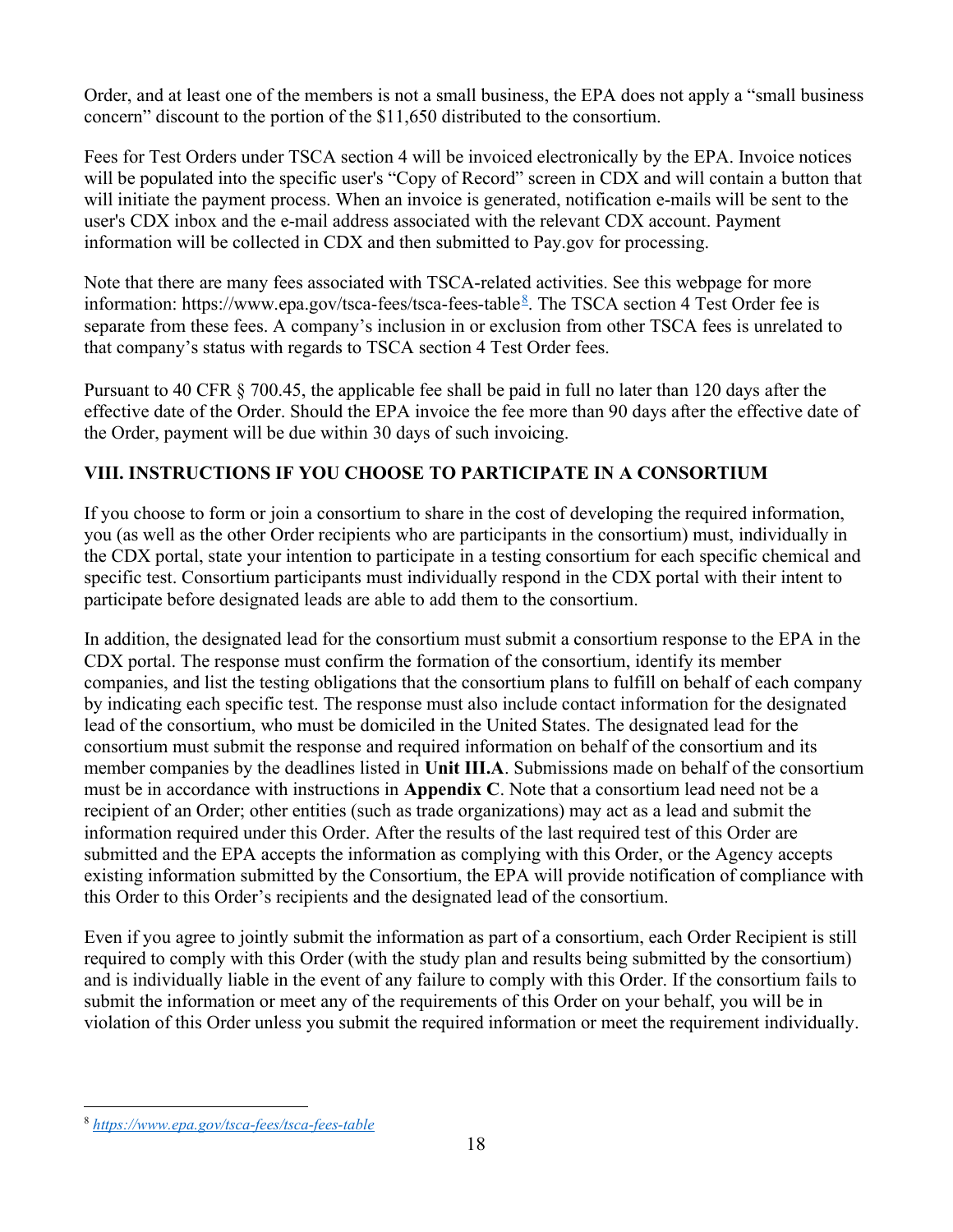The Agency has provided a list of the manufacturers and processors that have received this Order at the top of this Order in the Summary Information section. This list of manufacturers and processors can be used to help Order Recipients form a consortium to jointly develop information, consolidate testing and share the cost of testing. Information on cost sharing is provided in Appendix B.

# IX. CONFIDENTIALITY

Under TSCA section 14(b)(2), health and safety studies submitted under TSCA and data reported to or otherwise obtained by the Administrator from health and safety studies are not protected from disclosure if the studies and data concern a chemical that is offered for commercial distribution, or for which testing is required under TSCA section 4 or notification is required under TSCA section 5. However, TSCA section 14(b)(2) does not apply to information that discloses processes used in the manufacturing or processing of a chemical substance or mixture or, in the case of a mixture, the portion of the mixture comprised of the chemical subject to this Order. Therefore, some or all of the information in the studies required to be submitted under this Order might not be eligible for TSCA confidential business information (CBI) protections.

Information submitted under TSCA that you wish to have the EPA protect as CBI must be clearly identified as such when submitted. For sections of the report that are claimed as CBI, the report must be accompanied by a sanitized version of the report only removing the specific information claimed as CBI. A sanitized test report that redacts all or most of the study may be rejected by the Agency as not satisfying the requirements of this Order.

When claiming information as CBI, you must certify to the following:

"I hereby certify to the best of my knowledge and belief that all information entered on this form is complete and accurate.

I further certify that, pursuant to 15 U.S.C. § 2613(c), for all claims for confidentiality made with this submission, all information submitted to substantiate such claims is true and correct, and that it is true and correct that

(i) My company has taken reasonable measures to protect the confidentiality of the information;

(ii) I have determined that the information is not required to be disclosed or otherwise made available to the public under any other Federal law;

(iii) I have a reasonable basis to conclude that disclosure of the information is likely to cause substantial harm to the competitive position of my company; and

(iv) I have a reasonable basis to believe that the information is not readily discoverable through reverse engineering.

Any knowing and willful misrepresentation is subject to criminal penalty pursuant to 18 U.S.C. §  $1001.$ "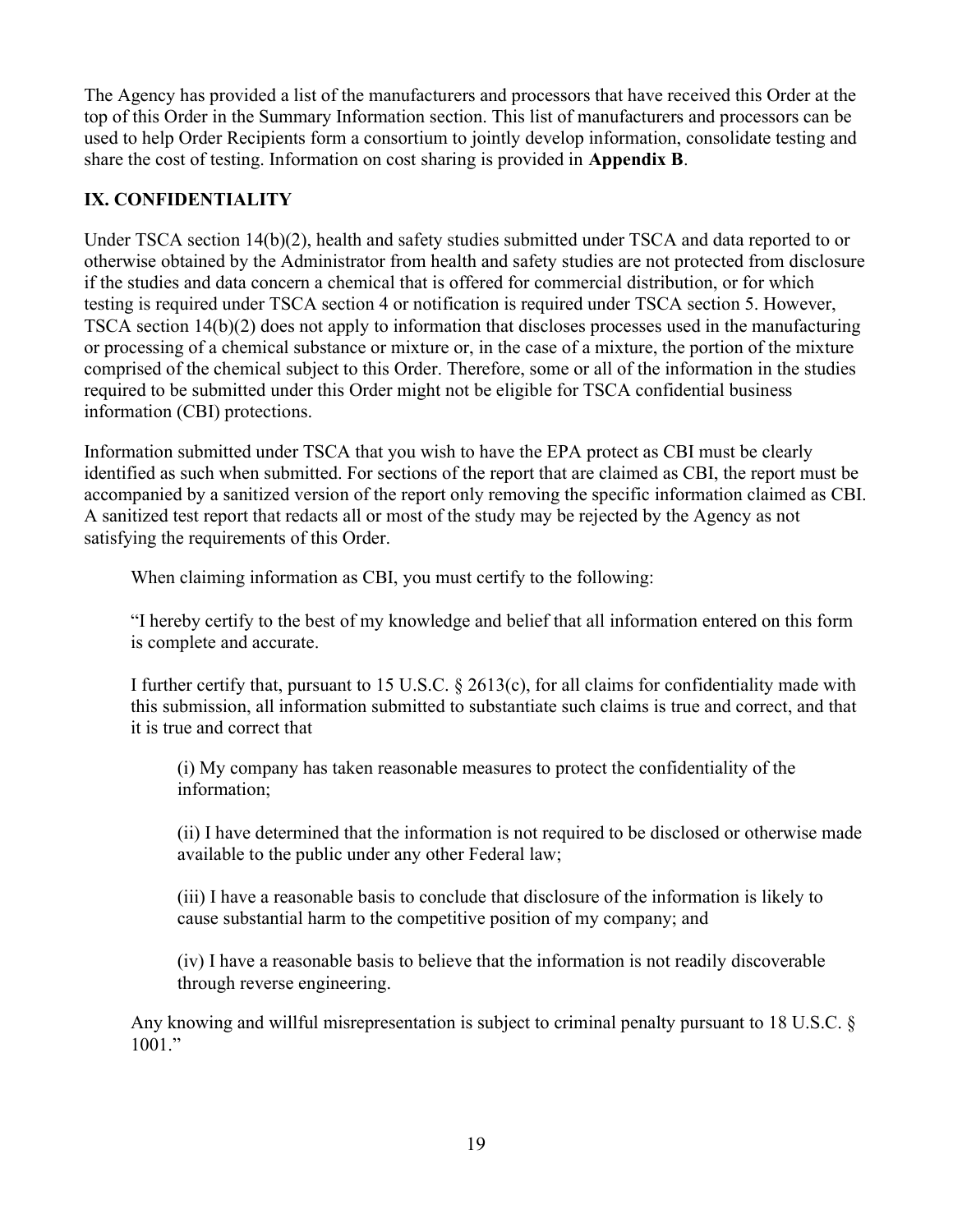In addition, information claimed as CBI must be substantiated upon submission, with the exception of information described in TSCA section 14(c)(2). Guidance for substantiating CBI claims may be found at https://www.epa.gov/tsca-cbi/what-include-cbi-substantiations.

Failure to follow the statutory requirements for asserting and substantiating a CBI claim may result in the information being made available to the public without further notice to the submitter.

When a claim of CBI under TSCA section 14 is approved by the EPA, the Administrator will generally protect that information from disclosure for 10 years (unless the protection from disclosure is withdrawn by the person that asserted the claim), whereupon the claim must be reasserted and re-substantiated if the submitter wishes to maintain the CBI claim. In certain cases, the Agency may review claims prior to the expiration of the 10-year period.

Under circumstances stated in TSCA section 14(d), the EPA may disclose information claimed as CBI to other persons including, for example, Federal and State authorities, health and environmental professionals, poison control centers, and emergency responders.

# X. CONSEQUENCES OF FAILURE TO COMPLY WITH THIS ORDER

Failure to comply with any of the requirements in this Order is a violation of TSCA section 15 and could subject you to civil and/or criminal penalties under TSCA section 16, 15 U.S.C. § 2615 as modified by the Federal Civil Penalties Inflation Adjustment Act. Each day that failure to meet the requirements continues constitutes a separate violation.

# XI. REFERENCES

The following is a listing of the documents that are generally applicable to this Order. Appendix E provides references specific to certain testing requirements in this Order. Please note that references, guidance, and information from additional sources could be considered, with EPA approval, during the development of study plans.

The docket includes these documents and other information considered by the EPA, including documents that are referenced within the documents that are included in the docket, even if the referenced document is not physically located in the docket. For assistance in locating these other documents, please consult the technical person listed under FOR FURTHER INFORMATION CONTACT.

#### General References for this Test Order

1. U.S. EPA (2021). 1,2-Dichloroethane Test Order [EPA-HQ-OPPT-2018-0427]. Washington DC: U.S. Environmental Protection Agency, Office of Chemical Safety and Pollution Prevention (OCSPP).

https://www.epa.gov/assessing-and-managing-chemicals-under-tsca/tsca-section-4a2-test-order-12-dichloroethane $\frac{9}{2}$ 

2. U.S. EPA (2020a). Final Scope of the risk Evaluation for 1,2-Dichloroethane [740-R-20-005]. Washington DC: U.S. Environmental Protection Agency, Office of Chemical Safety and

<sup>9</sup> https://www.epa.gov/assessing-and-managing-chemicals-under-tsca/tsca-section-4a2-test-order-12-dichloroethane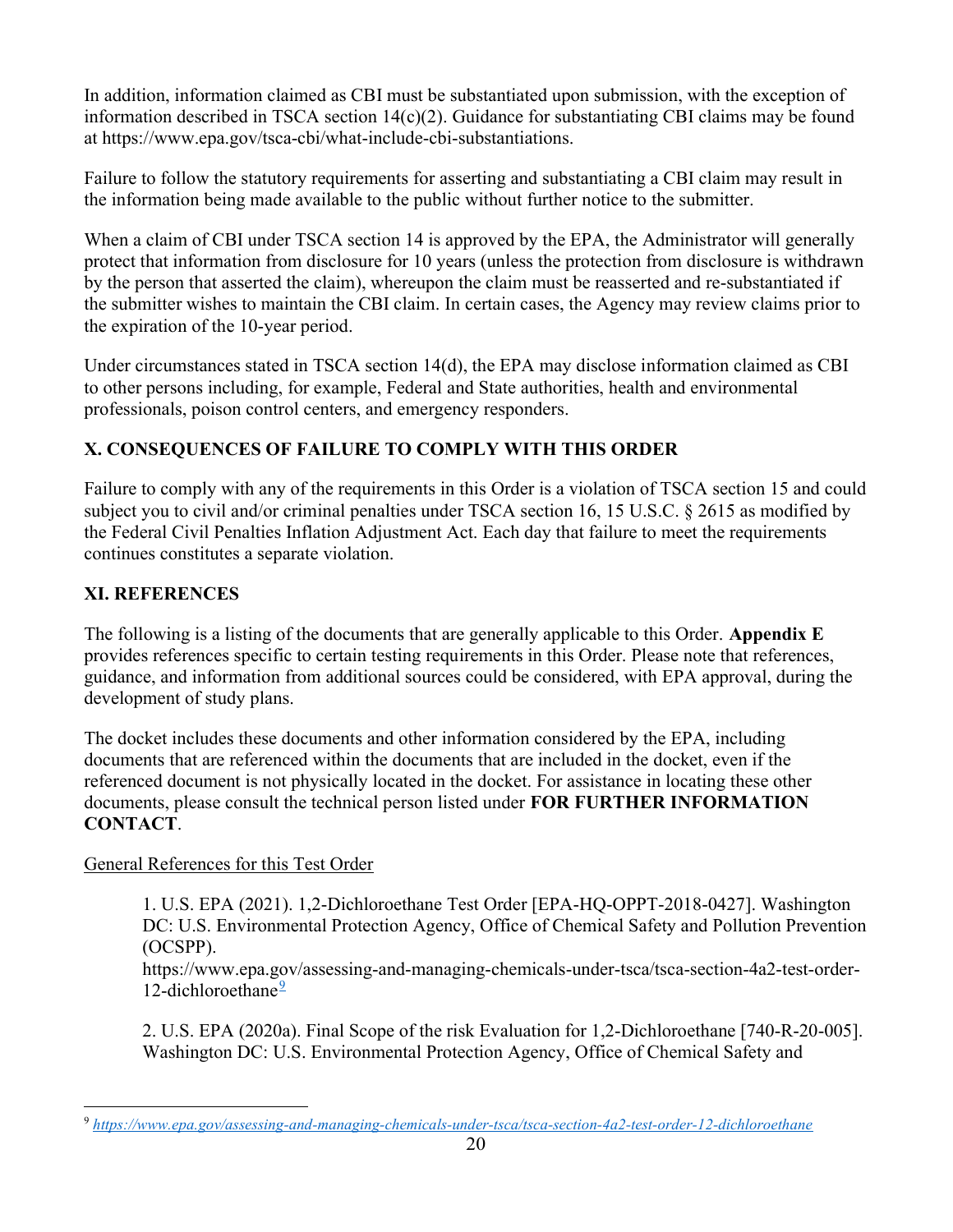Pollution Prevention (OCSPP). https://www.regulations.gov/document/EPA-HQ-OPPT-2018-0427-0048<sup>10</sup>

3. U.S. EPA (2020b). Use Report for 1,2-Dichloroethane (CASRN 107-06-2) [EPA-HQ-OPPT-2018-0427]. Washington DC: U.S. Environmental Protection Agency, Office of Pollution Prevention and Toxics (OPPT). https://www.regulations.gov/document/EPA-HQ-OPPT-2018-0427-0030 $11$ 

#### Earthworm Reproduction (Eisenia fetida/Eisenia andrei) Test References

4. OECD. (2016). Test No. 222: Earthworm Reproduction Test (Eisenia fetida/Eisenia andrei). Paris, France: OECD Guidelines for the Testing of Chemicals, Section 2, OECD Publishing. https://doi.org/10.1787/9789264264496-en<sup>12</sup>

# XII. PAPERWORK REDUCTION ACT NOTICE

This collection of information is approved by the Office of Management and Budget (OMB) under the Paperwork Reduction Act, 44 U.S.C. § 3501 et seq. (OMB Control No. 2070-0033). Responses to this collection of information are mandatory under the Toxic Substances Control Act (TSCA), 15 U.S.C. § 2601 et seq. An agency may not conduct or sponsor, and a person is not required to respond to, a collection of information unless it displays a currently valid OMB control number. The public reporting and recordkeeping burden for this collection of information is estimated to be 137 hours for the average response on a per-chemical basis. Under the PRA, burden is defined at 5 CFR 1320.3(b). Send comments on the Agency's need for this information, the accuracy of the provided burden estimates and any suggested methods for minimizing respondent burden to the Regulatory Support Division Director, U.S. Environmental Protection Agency (2821T), 1200 Pennsylvania Ave., NW, Washington, D.C. 20460. Include the OMB control number in any correspondence. Do not send the completed form to this address.

# XIII. FOR FURTHER INFORMATION CONTACT

For technical information contact: TSCATestOrders@epa.gov.

For general information contact: The TSCA-Hotline, ABVI-Goodwill, 422 South Clinton Ave., Rochester, NY 14620; telephone number: (202) 554-1404; email address: TSCA-Hotline@epa.gov.

<sup>10</sup> https://www.regulations.gov/document/EPA-HQ-OPPT-2018-0427-0048

<sup>11</sup> https://www.regulations.gov/document/EPA-HQ-OPPT-2018-0427-0030

<sup>12</sup> https://doi.org/10.1787/9789264264496-en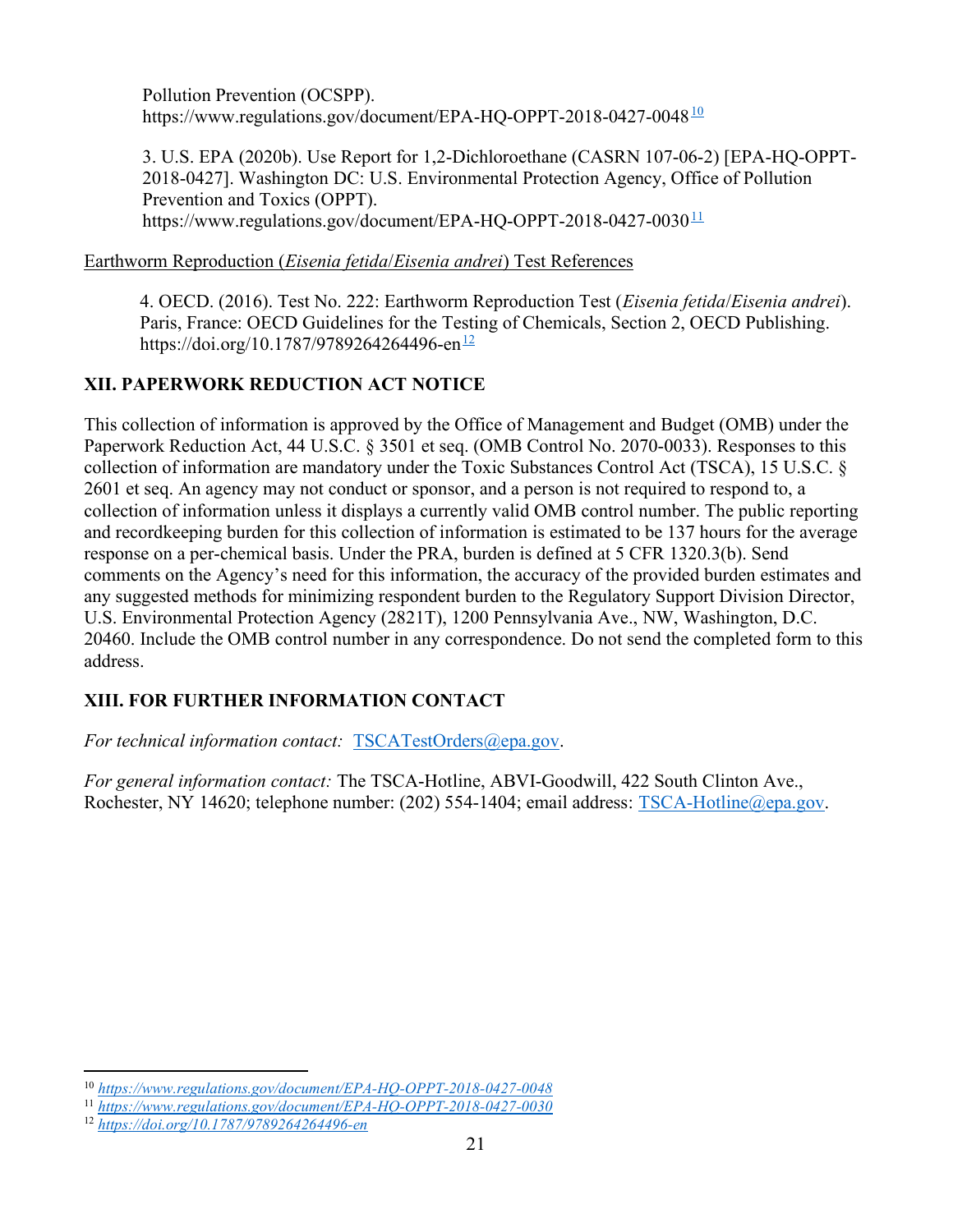# XIV. SIGNATURE

Under the authority in TSCA section 4(a)(2), the United States Environmental Protection Agency hereby issues this Order to take effect on the date of my signature.



#### Michal Freedhoff,

Assistant Administrator, Office of Chemical Safety and Pollution Prevention.

Enclosures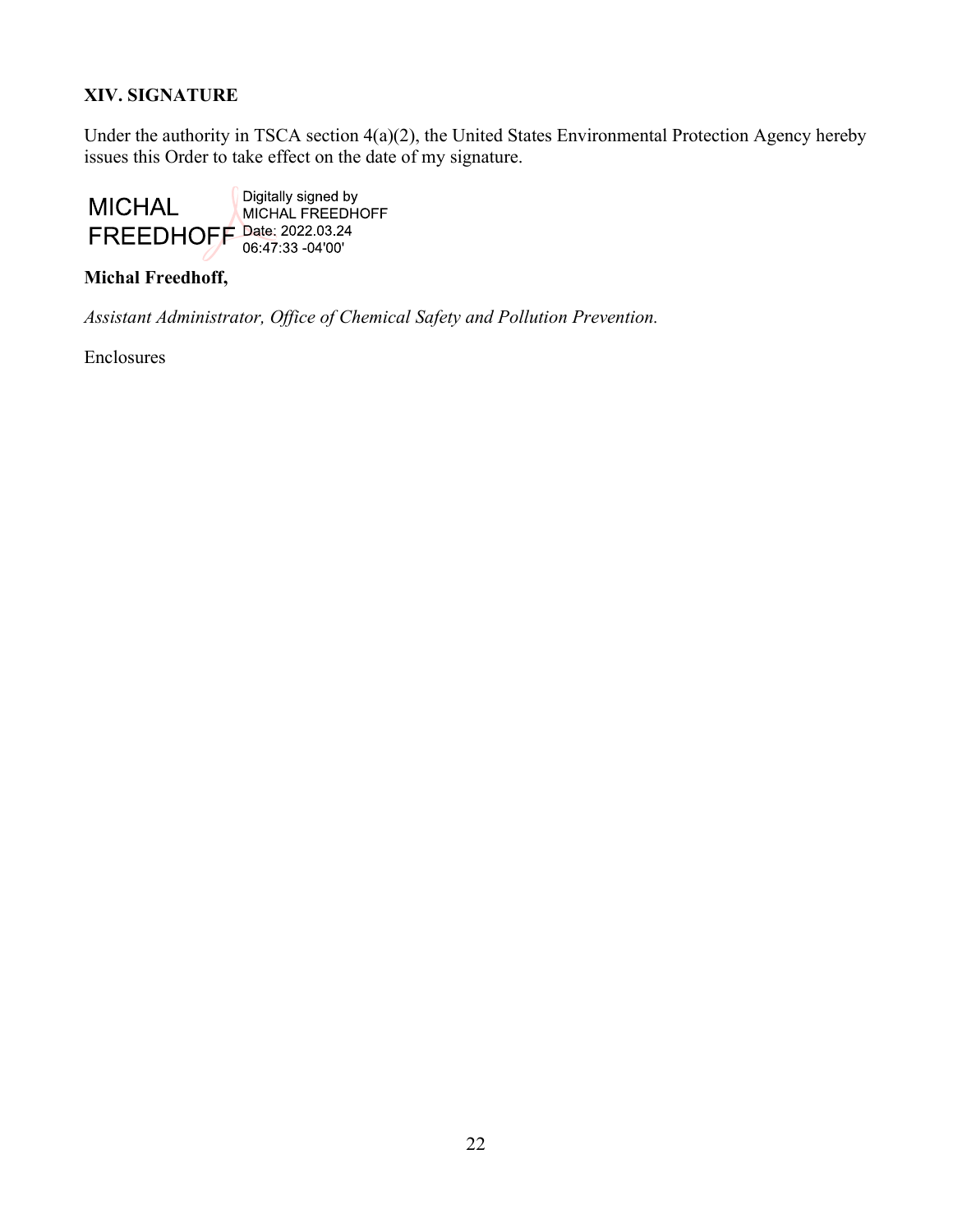# APPENDIX A - EQUIVALENCE DATA

For purposes of this Order, "equivalence data" means "chemical data or biological test data intended to show that two substances or mixtures are equivalent." Also, when a chemical substance is "equivalent," it means "that a chemical substance is able to represent or substitute for another in a test or series of tests, and that the data from one substance can be used to make scientific and regulatory decisions concerning the other substance," as defined in 40 CFR § 790.3.

If testing under TSCA section 4(a) is required of an equivalent chemical substance, the EPA may grant an exemption from testing to the manufacturer or processor of one substance if the information required under TSCA section 4(a) is submitted or is being developed on the other, and the manufacturer or processor submits the following information to support equivalence with its exemption application:

- 1. The chemical identity of each chemical substance or mixture manufactured or processed by the applicant for which the exemption is sought. The exact type of identifying data required may be specified in this Order and may include all characteristics and properties of the applicant's substance or mixture, such as boiling point, melting point, chemical analysis (including identification and amount of impurities), additives, spectral data, and other physical or chemical information that may be relevant in determining whether the applicant's substance or mixture is equivalent to the specific test substance.
- 2. The basis for the applicant's belief that the substance or mixture for which the exemption is sought is equivalent to the test substance or mixture.
- 3. Any other data which exemption applicants are directed to submit in this Order which may have bearing on a determination of equivalence. This may include a description of the process by which each chemical substance or mixture for which an exemption is sought is manufactured or processed prior to use or distribution in commerce by the applicant.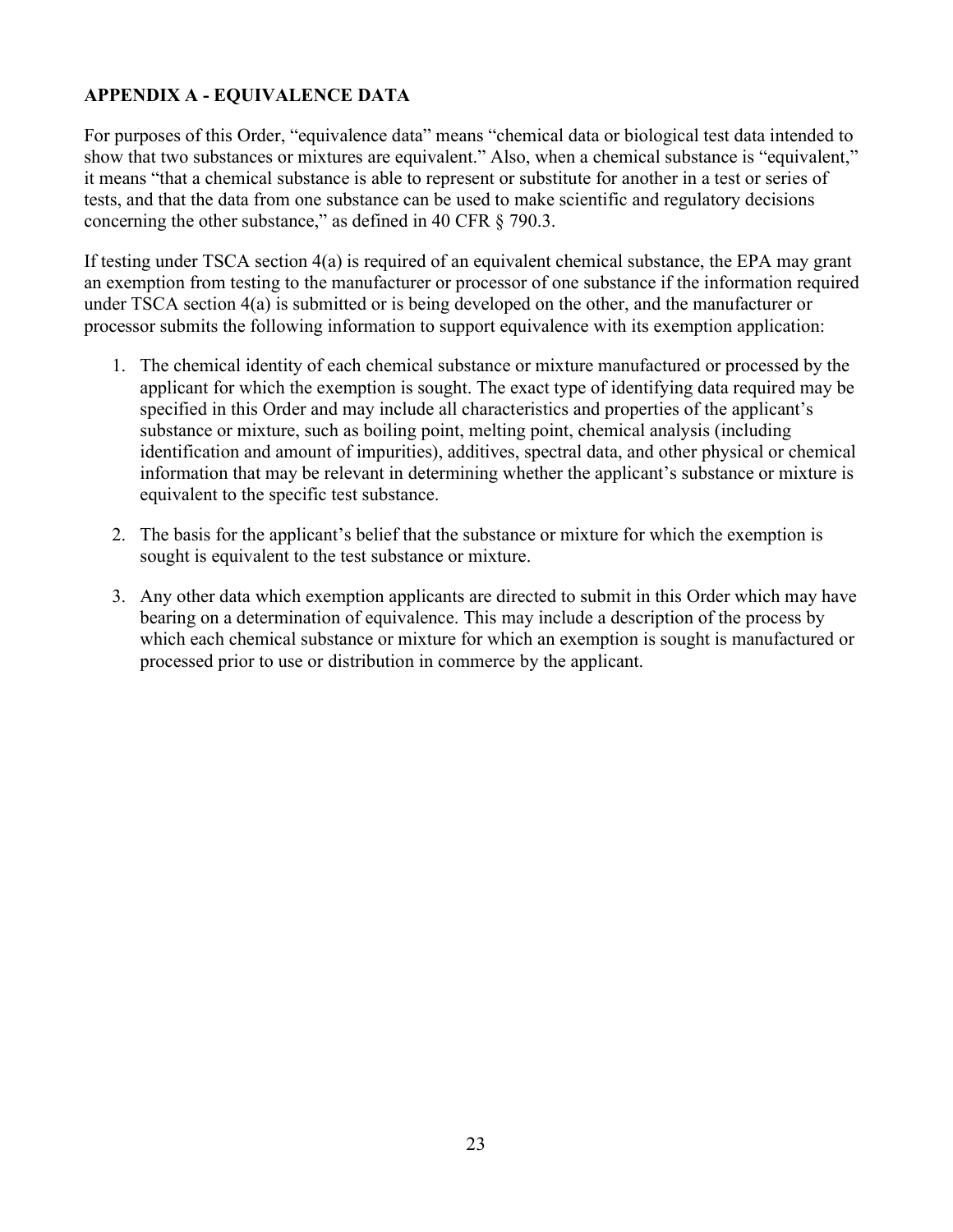# APPENDIX B - COST SHARING

The EPA encourages Order recipients that are responsible for developing the same information on the same chemical(s) to avoid duplicative testing and share the cost of information development. If a test is conducted according to a final, approved protocol, it is sufficient that the test is conducted once. Two ways to avoid duplicative testing are discussed in this Order. They are forming or joining a consortium, discussed in Unit VIII, or requesting an exemption, discussed in Unit IV.B.3.

#### Consortia

Persons that form or join a consortium typically execute an agreement with the other members of the consortium concerning how costs will be shared and how the consortium will operate.

#### Exemptions

Persons that receive exemptions from testing have an obligation to reimburse the person(s) who perform the testing and submit the required information that is the basis for the exemption for a portion of the costs incurred in complying with the requirement to submit such information, and any other person required to contribute to a portion of such costs. Apportionment of costs between persons receiving exemptions and the person who actually conducts the test(s) is ideally negotiated between the companies involved, without the EPA's participation. The Agency has promulgated regulations that explain how the EPA views fair and equitable reimbursement in the context of TSCA section 4(a) test rules. In general, those regulations (40 CFR § 791.40 through § 791.52) make a presumption that a person's fair share of the test costs is in proportion to their share of the total production volume of the test chemical over a specified period of time that begins one calendar year before the effective date of the rule and continues up to the latest data available upon resolution of a dispute. While those regulations do not apply to TSCA section 4 orders, you may wish to consider them as you decide how to share the costs.

If persons subject to an order include a person that has been granted an exemption and agreement cannot be reached on the amount and method of sharing the cost of developing the information, the person whose information is the basis for the exemption may request that the Administrator order the person(s) granted the exemption to provide fair and equitable reimbursement after considering all relevant factors, including the share of the market and the effect on the competitive position of the person required to provide reimbursement in relation to the person to be reimbursed. See TSCA section 4(c)(3)(A). Upon receipt of such a request, the EPA will determine fair and equitable reimbursement and issue an order accordingly. The Agency may, at its discretion, make use of procedures and standards applicable to data reimbursement regarding TSCA section 4 rules, contained in 40 CFR part 791.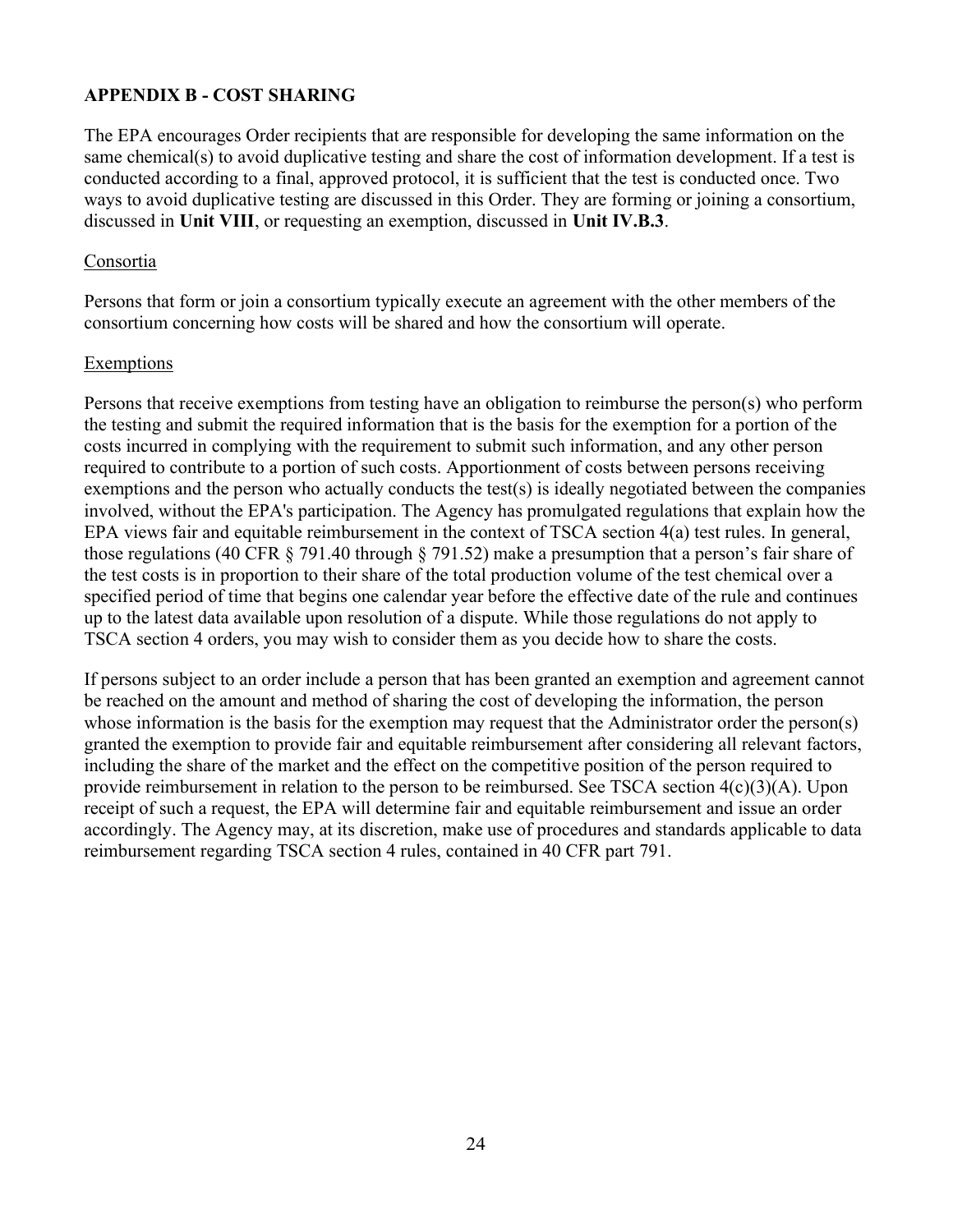# APPENDIX C - HOW TO ACCESS THE CDX APPLICATION AND RECORDKEEPING REQUIREMENTS

#### How to Access the CDX Application

The initial response, draft and final study plans, final test reports with underlying data, existing studies, any testing related requests, and all related correspondence must be submitted electronically to the EPA as follows:

- 1. Submit to the EPA's CDX system. CDX is the point of entry on the Environmental Information Exchange Network (Exchange Network) for submissions to the Agency.
- 2. The URL for the CDX website is https://cdx.epa.gov/ $\frac{13}{2}$  which takes you to the CDX homepage.
- 3. On the homepage you may select "Log in" or, if you haven't already registered, select "Register with CDX."
- 4. Once you have logged on to CDX, follow the instructions for submitting TSCA section 4 order information. To access the instructions, select "Report electronically" on the EPA Internet homepage at https://www.epa.gov/assessing-and-managing-chemicals-under-tsca/electronicreporting-requirements-certain-information#data $^{14}$ .
- 5. The CDX Help Desk is available for data submission technical support between the hours of 8:00 am and 6:00 pm (EST) at 1-888-890-1995 or helpdesk@epacdx.net. The CDX Help Desk can also be reached at 970-494-5500 for international callers.

The EPA may revise these submission instructions with advance notice.

#### Recordkeeping

You must retain copies of all information documenting your compliance with this Order for ten years. This includes your response and other documents and correspondence submitted to comply with this Order, such as test protocols, testing related requests, final test reports with their underlying data, and any penalties remitted.

<sup>13</sup> https://cdx.epa.gov/

<sup>&</sup>lt;sup>14</sup> https://www.epa.gov/assessing-and-managing-chemicals-under-tsca/electronic-reporting-requirements-certaininformation#data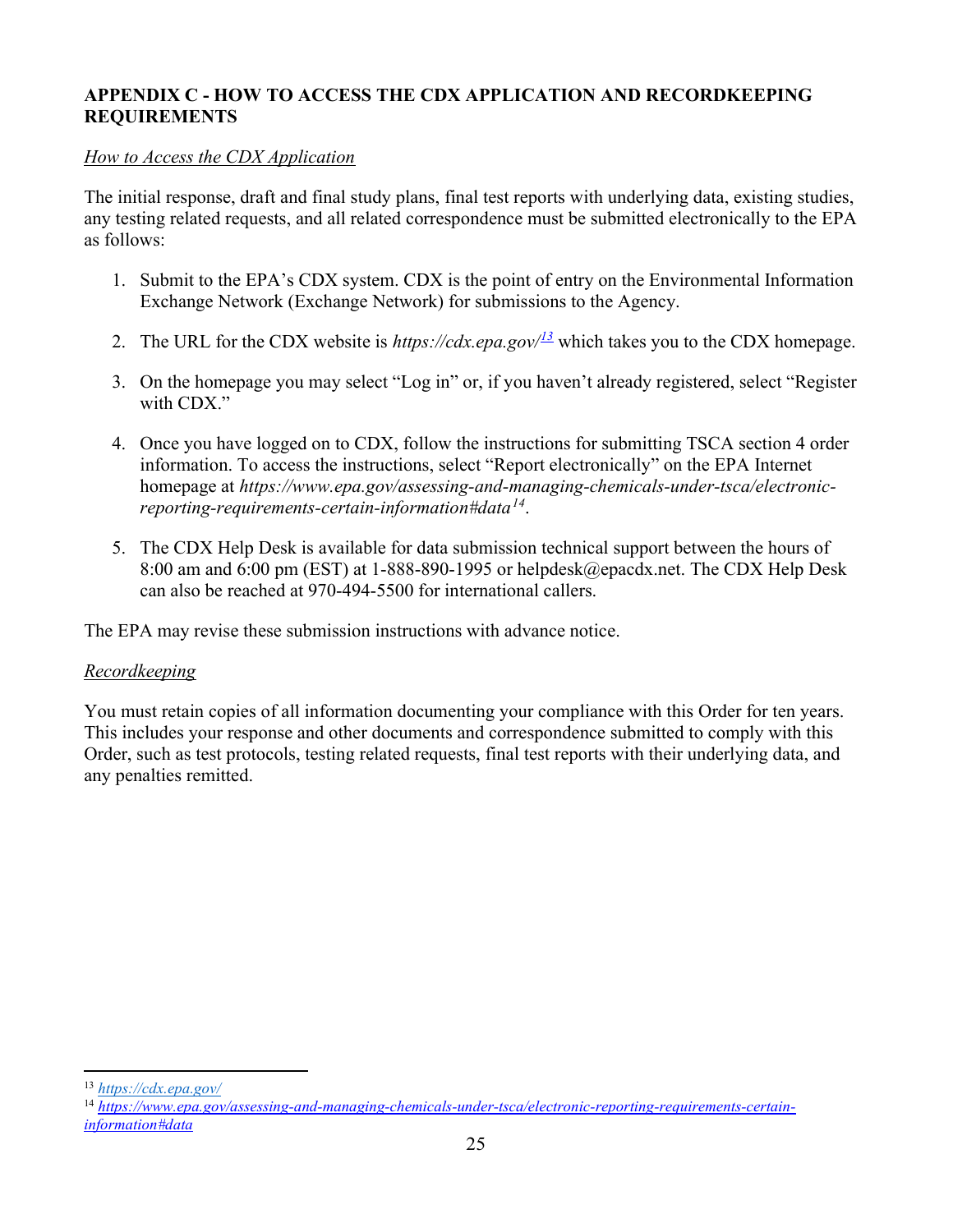# APPENDIX D - ORDER RECIPIENT SELECTION

This Appendix describes the process by which the EPA identified recipients of this Order. This information is for your use, and does not govern the obligations under this Order or the identities of the companies subject to this Order. A recipient of this Order that manufactures or processes the chemical as per the definitions provided in Unit I.B is subject to this Order, regardless of the basis on which the Agency identified the recipient.

The manufacturers and processors of the chemical subject to this Order were determined in the following manner:

The EPA included in this Order as recipients all companies comprising the final list of manufacturers subject to fee payments<sup>15</sup> for p-dichlorobenzene developed under the "Fees for Administration of Toxic Substances Control Act" rule in 2020, as well as, manufacturers identified by other sources, including Toxics Release Inventory<sup>16</sup> (TRI) reporting from 2016 to 2020 and Chemical Data Reporting (CDR) reporting from 2020. The Agency also included in this Order Companies who reported as "Processors" of this chemical to the 2016 to 2020 TRI. Although the EPA recognizes that there are processors who do not report to TRI, this database was used to identify processors for the purposes of this order because it is the Agency's most comprehensive source to establish a well-verified list of processing companies.

<sup>15</sup> https://www.epa.gov/tsca-fees/final-list-fee-payers-next-20-risk-evaluations

<sup>16</sup> https://www.epa.gov/toxics-release-inventory-tri-program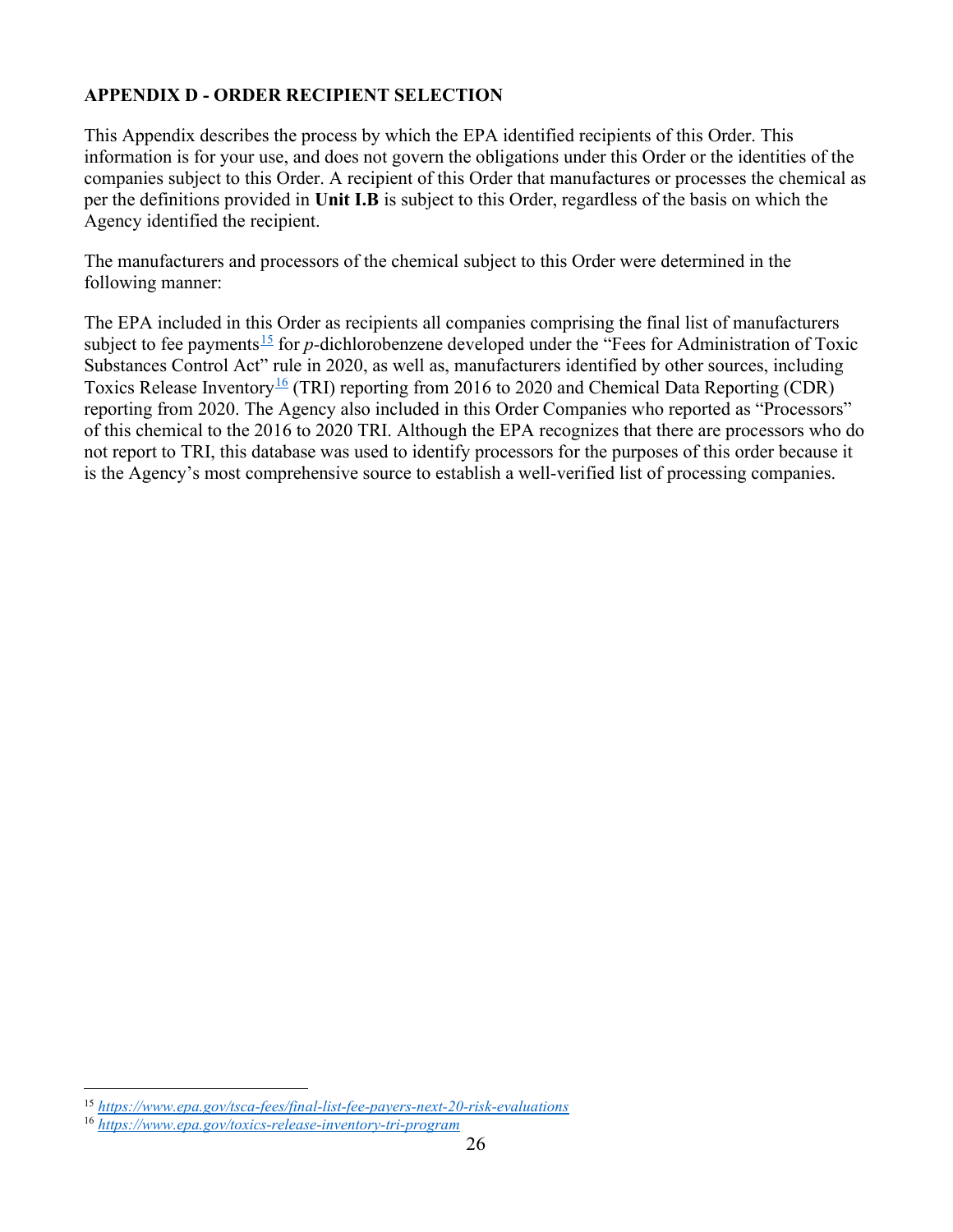# APPENDIX E - SPECIFIC REQUIREMENTS AND GUIDANCE FOR THIS ORDER

This appendix provides requirements of study plans and test reports for specific testing requirements of this Order. Additionally, this appendix provides additional reference material(s) associated with the testing required in this Order.

For information on how the EPA determined the need for the testing requirements of this Order, refer to Unit II.B.

# I. ENVIRONMENTAL HAZARD

# a. Earthworm Reproduction Test (Eisenia fetida/Eisenia andrei), OECD 222 (2016)

# i. Study Plans

Please see Unit VI.B of the Order for overall requirements for study plans. Additional requirements specific to OECD 222 include:

1. Final exposure concentrations must capture both lethal and sub-lethal effects over a period of 8-weeks, such that they bracket the Effective Concentration (ECx) estimate. To ensure these requirements are met, it is highly recommended that a range finding test is conducted before the initiation of the definitive test.

2. Soil must be mixed and homogenized with the chemical, and the source, purity, and a Certificate of Analysis of the test substance must be reported.

3. The analytical laboratory must describe how they will conduct analytical verification of the test material at the beginning and end of the test, and every 7-days throughout the test duration.

4. A description must be provided as to whether the use of formulated/artificial or field-collected soil is being implemented (the EPA recommends formulated/artificial soil).

5. An outline must be provided of the raw data to be collected for each sub-lethal and lethal endpoint as well as statistical analyses that are planned.

6. Because 1,2-dichloroethane is a volatile substance, a description must be provided as to how the test laboratory will account for volatilization.

# ii. Test Reports

In addition to the requirements provided by Unit VI, test reports submitted to the EPA are due 215 days after effective date of the Order and must include the following, as applicable:

1. Harmonized Template ID: 50-1

2. Harmonized Template URL: https://www.oecd.org/ehs/templates/harmonised-templateseffects-on-biotic-systems.htm $^{17}$ 

<sup>17</sup> https://www.oecd.org/ehs/templates/harmonised-templates-effects-on-biotic-systems.htm